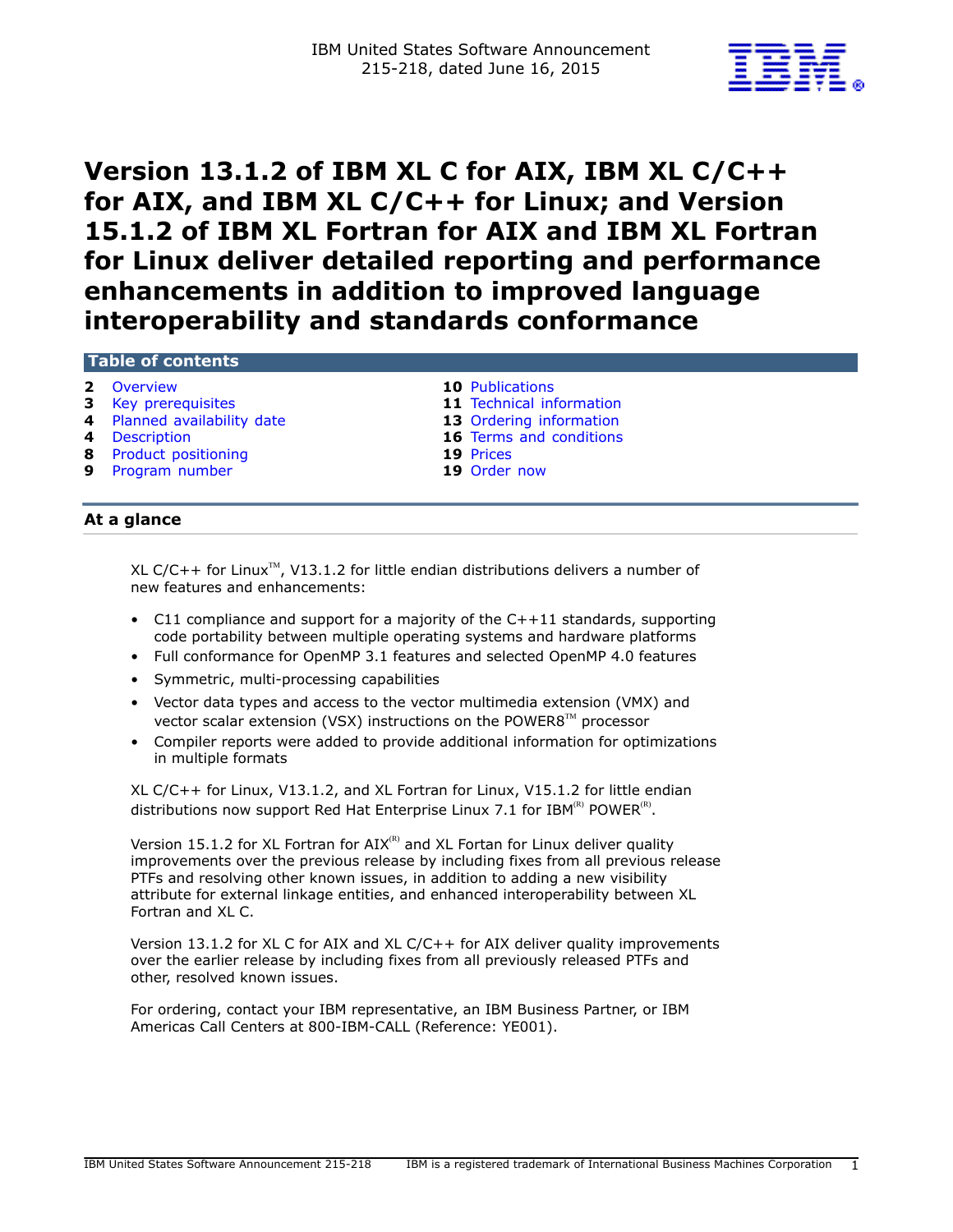## <span id="page-1-0"></span>**Overview**

A key strength of the new XL C/C++ V13.1.2, and XL Fortran V15.1.2 compiler products is their ability to generate highly optimized code for execution, and their ability to provide feedback to assist the user in further exploitation of IBM Power Systems<sup>™</sup>. The performance gain from years of IBM compiler optimization experience on XL C/C++/Fortran for AIX/Linux can be seen in the release-to-release compiler improvements from the development of the IBM POWER4 processors through to the following processors:

- POWER5
- POWER5+
- $POWFR6^{(R)}$
- $POWER6+^{TM}$
- $POWFR7^{\text{(R)}}$
- $POWER7+^{TM}$
- POWER8

The XL C/C++ compiler supports the C standard ISO/IEC 9899:1999, also known as C99 and the C++ standard ISO/IEC 14882:2003, the C++ 2003 programming standard. Version 13.1.2, XL C/C++ for Linux on little endian distributions delivers support for additional features of the latest C standard ISO/IEC 9899:2011, also known as C11 and the latest C++ standard ISO/IEC 14882:2011, also known as C+ +11.

With these releases, reports that contain key compiler optimization information are now available. These reports identify areas in your code where the compilers can apply optimization. Equally important, the reports also identify areas where optimizations could not be applied along with the reasons why they were not applied. This information was not readily obvious or available in earlier versions of the compilers. You can use this information to change your code to allow the compilers to take advantage of additional optimizations for improving performance.

Over the course of multiple releases, the XL C/C++/Fortran for AIX/Linux compilers offered new and enhanced functions to provide you with the tools needed to modernize and maintain applications to meet your critical business needs. The following are some of the new and improved features within the latest versions:

- XL C/C++ for Linux for little endian Linux distributions offers a new compiler design built with Clang front end components. It provides improved GCC compatibility and language standards support for easier migration and enhanced capability.
- XL C/C++ for Linux for little endian Linux distributions is C11 compliant and supports a majority of the  $C++11$  standards, supporting code portability between multiple operating systems and hardware platforms.
- Assumed length feature for improved XL Fortran to XL C interoperability
- Added support for RHEL 7.1 in XL C/C++ for Linux on little endian distributions, in addition to exisiting support for Ubuntu 14.04 and 14.10, SLES 12
- Full conformance for OpenMP 3.1 features and selected OpenMP 4.0 features in XL C/C++ for Linux on little endian distributions
- Symmetric multi-processing (SMP) capabilities in Power Systems in XL C/C++ for Linux on little endian distributions
- Vector data types and access to the vector multimedia extension (VMX) and vector scalar extension (VSX) instructions on POWER8 in XL C/C++ for Linux on little endian distributions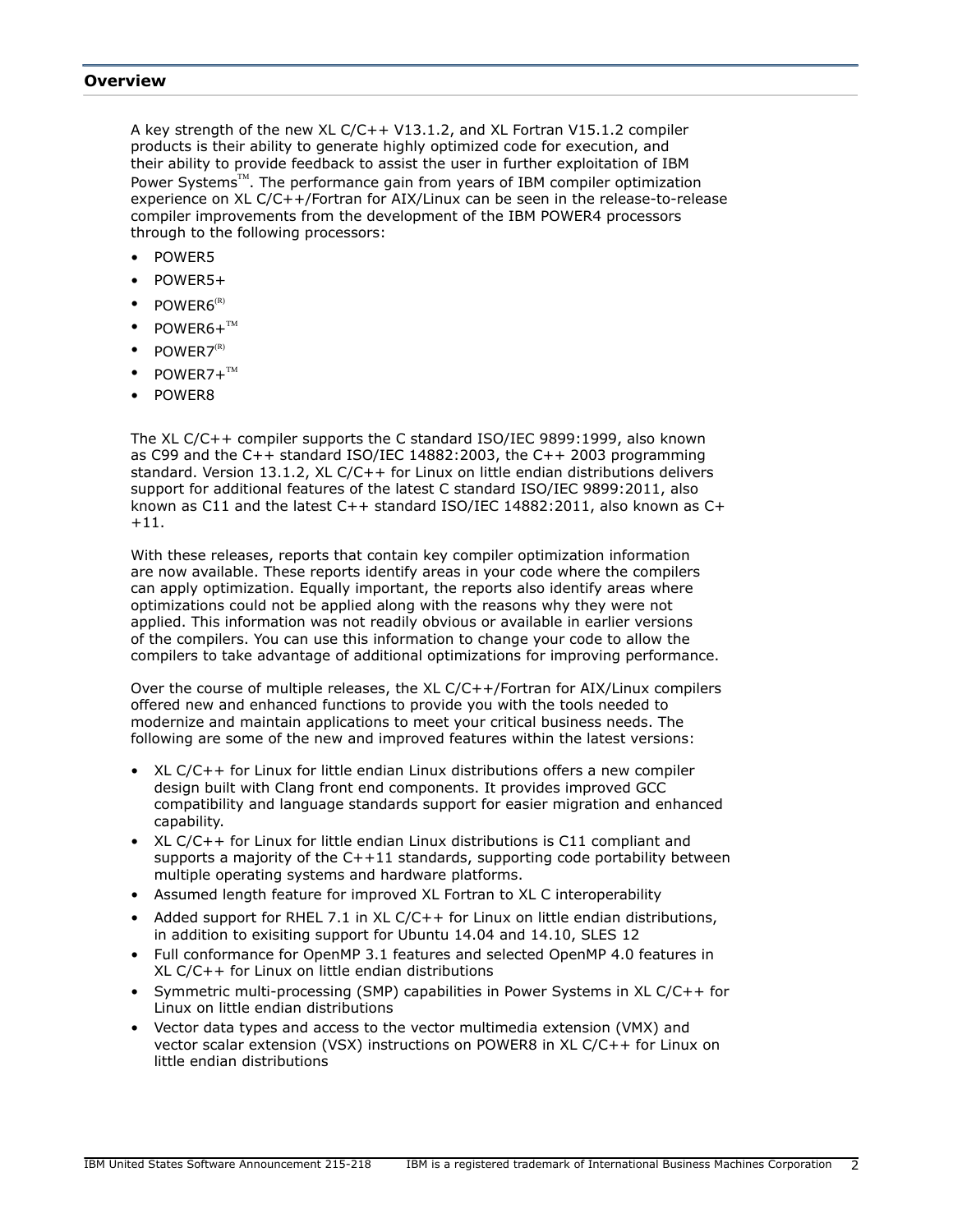- Compiler optimization reports in  $XL C/C++$  for Linux on little endian distributions:
	- Detailed reporting in both XML and HTML format
	- Optimization transformation analysis reports
	- Reports on data reorganization
	- Extended profiling reports
	- Additional loop analysis reports
	- Enhancements to SHOWPDF reports
- -qvisibility for XL Fortran AIX and Linux on little endian distributions for decreased object size, reduced symbol collision, increased optimization, and improved dynamic link efficiency
- Increased quality across XL C, XL C/C++ and XL Fortran for AIX/Linux

All of the expertise and heritage that served enterprise businesses over the years are upgraded and refined for programmers of the latest AIX and Linux distributions for IBM Power $<sup>(R)</sup>$  technology so they can take advantage of proven IBM compiler</sup> technology.

# <span id="page-2-0"></span>**Key prerequisites**

# **XL C for AIX, V13.1.2**

IBM Power Systems servers that support one of the following:

- AIX V6.1 TL 2 Service Pack 5, or later
- AIX V7.1
- IBM i V7.1 PASE V7.1
- IBM i V7.2 PASE V7.2

Requires a hard disk space of 280 MB.

# **XL C/C++ for AIX, V13.1.2**

Power Systems servers that support one of the following:

- AIX V6.1 TL 2 Service Pack 5, or later
- AIX V7.1
- IBM i V7.1 PASE V7.1
- IBM i V7.2 PASE V7.2

Requires a hard disk space of 340 MB.

# **XL Fortran for AIX, V15.1.2**

Power Systems servers that support one of the following:

- AIX 6.1 TL 2 Service Pack 5
- AIX 7.1
- IBM PASE for i V7.1
- IBM i V7.2 PASE V7.2

Requires a hard disk space of 360 MB.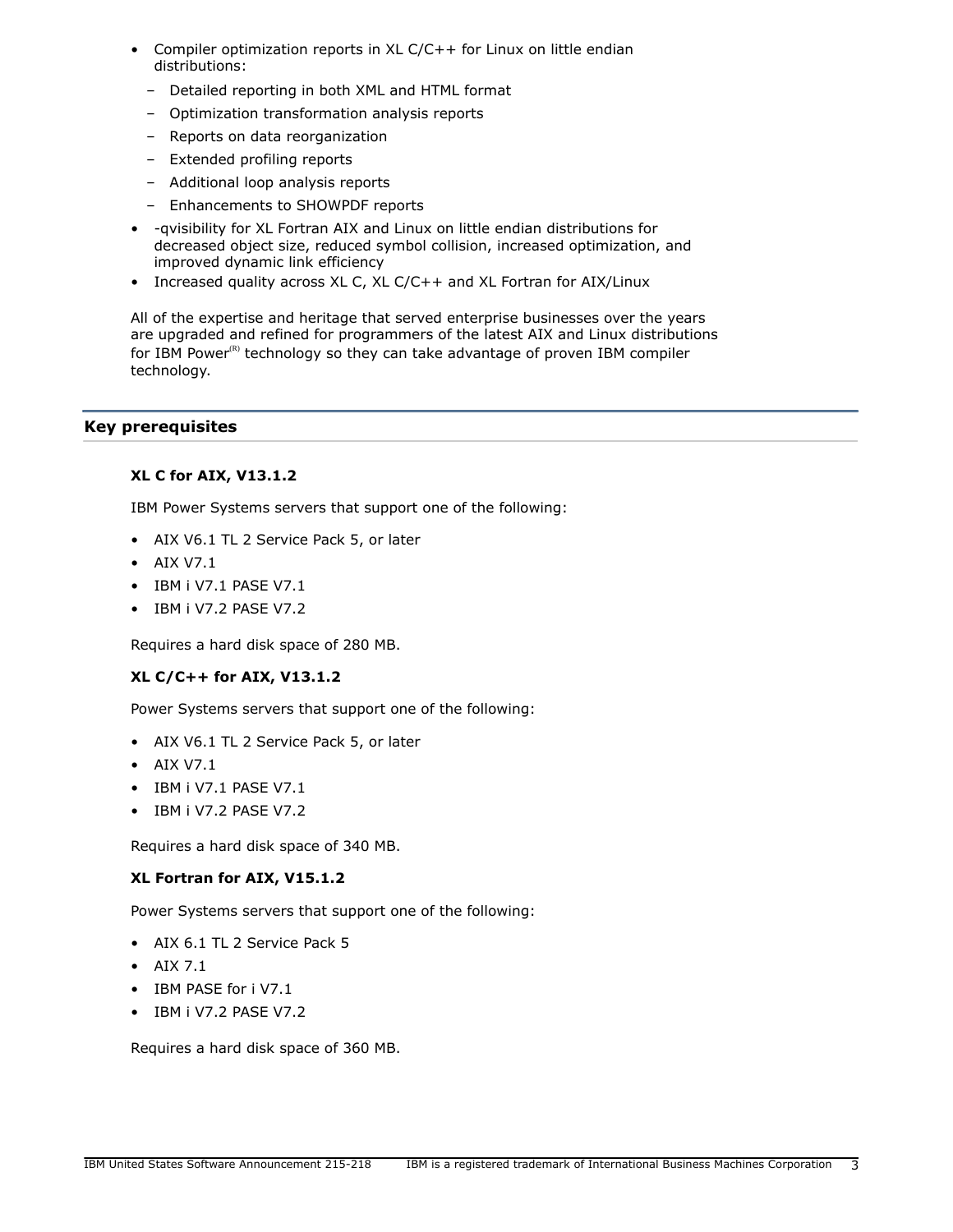# **XL C/C++ for Linux, V13.1.2, for little endian distributions**

Power Systems servers that support one of the following:

- Ubuntu 14.04 for IBM POWER8
- Ubuntu 14.10 for IBM POWER8
- SUSE Linux Enterprise Server 12 for IBM Power
- Red Hat Enterprise Linux 7.1 for IBM POWER

Requires a hard disk space of 160 MB.

# **XL Fortran for Linux, V15.1.2, for little endian distributions**

Power Systems servers that support one of the following:

- Ubuntu 14.04 for IBM POWER8
- Ubuntu 14.10 for IBM POWER8
- SUSE Linux Enterprise Server 12 for IBM Power
- Red Hat Enterprise Linux 7.1 for IBM POWER

Requires a hard disk space of 230 MB.

#### <span id="page-3-0"></span>**Planned availability date**

June 19, 2015

# <span id="page-3-1"></span>**Description**

### **Programming language standards**

Support of programming language standards not only provides you with the latest functionality but also allows for maximum portability of your source code among a variety of compiler implementations.

#### **The following C11 features are now supported by the C compiler within XL C/C++ for Linux on little endian distributions:**

- Alignment
- Unicode and UTF-8 literals
- Conversion between pointer and floats
- Composite types for VLAs
- Math error conditions
- Typedef redeclarations
- Complex type init
- Generic type generics
- Temporary lifetime extns
- LANGLVL(STDC11)

# **The following C++11 features are now supported by the C++ compiler within XL C/C++ for Linux on little endian distributions:**

- Move constructor
- Generalized attributes
- Raw string literal
- Non-static member initializers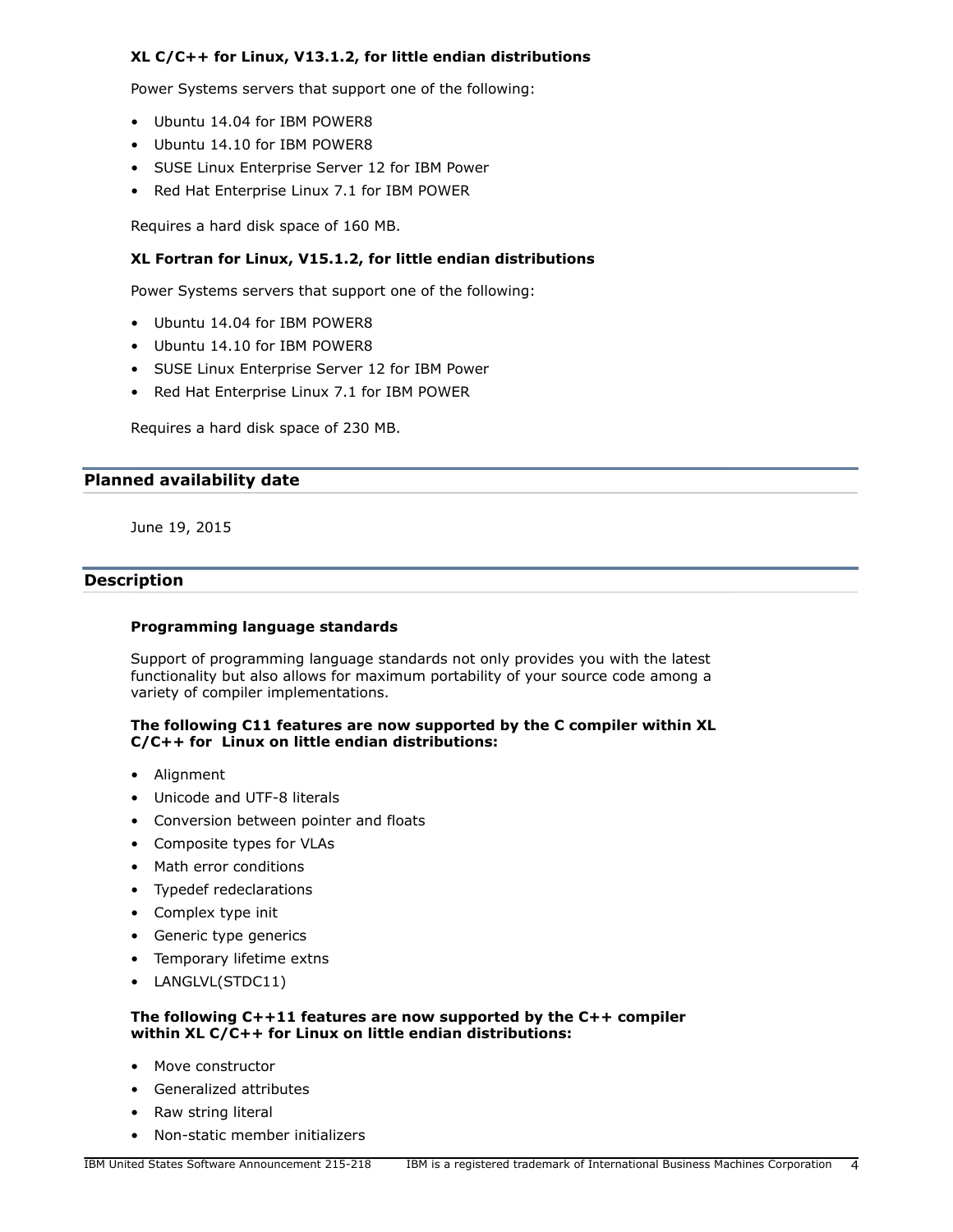- Unrestricted unions
- Unicode and UCN literals
- Variadic template
- Rangefor
- Local classes
- Move special member function
- Explicit virtual override
- Decltype and call
- Inheriting ctors
- Conditional behavior
- Undefined behavior
- Alignment
- Template alias
- Final
- Move "this"
- PODs
- New char type
- Lambdas
- Uniform Init
- Generalized Const Expr
- User defined literals
- Template variable
- C++11 Library (GCC)
- Langlvl (STDC++11)

# **OpenMP**

The OpenMP API supports multi-platform shared-memory parallel programming in Fortran, C and C++ on many architectures, which include AIX/Linux platforms and Microsoft<sup>™</sup> Windows<sup>™</sup> platforms. OpenMP is a portable, scalable programming model that provides parallel programmers a simple and flexible standard interface for developing parallel applications for platforms that range from the desktop to the supercomputer. The specification is defined by the OpenMP organization, a group of computer hardware and software vendors that includes IBM. You can find more information about the OpenMP specifications at

# <http://www.openmp.org>

The XL C/C++/Fortran implementation is primarily based on the IBM interpretation of the OpenMP Application Program Interface V3.1. Supported features include:

- Full support for OpenMP task level parallelization. The OpenMP constructs TASK and TASKWAIT provide functionality to parallelize irregular algorithms, such as pointer chasing or recursive algorithms.
- Arrays that can be allocated in data sharing attribute clause. Arrays can now appear in PRIVATE, FIRSTPRIVATE, LASTPRIVATE, REDUCTION, COPYIN, and COPYPRIVATE clauses.
- Nested parallelism. Runtime routines are available to set or get the nested levels and thread limit.
- Maximum nesting level. The maximum number of nested and active parallel regions can now be controlled with the new environment variable OMP\_MAX\_ACTIVE\_LEVELS.
- Stack size control. You can now control the size of the stack for threads created by the OMP runtime library using the new environment variable OMP\_STACKSIZE.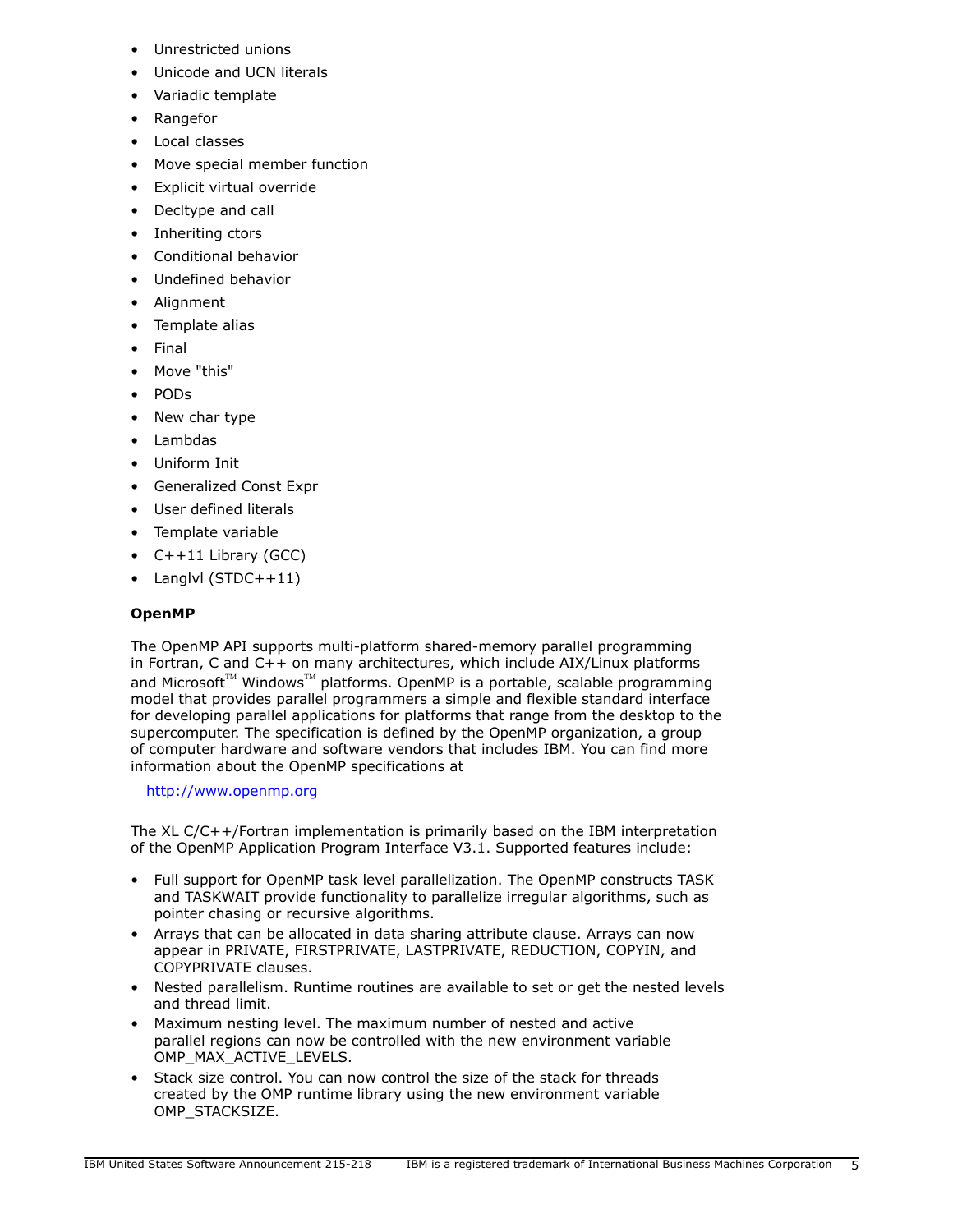- Waiting thread control. You can provide hints to the compiler on the desired behavior of waiting threads with the new environment variable OMP\_WAIT\_POLICY.
- Number of threads control. The number of OpenMP threads to use for the whole program can now be controlled with the new environment variable OMP\_THREAD\_LIMIT.
- PRIVATE clause. Some restrictions on the PRIVATE clause are removed. A list item that appears in the reduction clause of a parallel construct can now also appear in a PRIVATE clause on a work-sharing construct.
- Scheduling. A new SCHEDULE type, AUTO, allows the compiler and runtime system to control scheduling.
- Static schedule. Consecutive loop constructs with STATIC schedule with NOWAIT clause now guarantee the same iterations that are assigned to the same thread in the constructs.

In addition, the following updates are made available:

- Adds FINAL and MERGEABLE clauses to the TASK construct to support optimization.
- Adds the TASKYIELD construct to allow users to specify where in the program task switching can be performed.
- Adds the omp in final runtime library routine to support specialization of final task regions.
- Extends the ATOMIC construct to include READ WRITE, and CAPTURE forms; adds the UPDATE clause to apply the existing form of the ATOMIC construct.
- Allows dummy arguments with the INTENT(IN) attribute to be specified on the FIRSTPRIVATE clause.
- Allows unallocated allocatable arrays to be specified on the COPYIN clause.
- Adds the OMP\_PROC\_BIND environment variable to control whether OpenMP threads are allowed to move between processors.
- Extends the OMP\_NUM\_THREADS environment variable to specify the number of threads to use for nested parallel regions.

The XL C/C++/Fortran implementations also support the following OpenMP 4.0 features:

- ATOMIC update and capture clause enhancements
- OMP\_DISPLAY\_ENV environment variable

# **XL Fortran to XL C interoperability (applies to all AIX and Linux compilers)**

ISO/IEC TS 29113:2012 specifies the form and establishes the interpretation of facilities that extend the Fortran language defined by ISO/IEC 15391:2010. The purpose of ISO/IEC TS 29113:2012 is to promote portability, reliability, maintainability and efficient execution of programs containing parts written in Fortran and parts written in C, for use on a variety of computing systems.

The assumed length feature is an element of ISO/IEC TS 29113:2012. It allows you passing entities of type CHARACTER of any length via assumed length dummy arguments between Fortran and C.

# **Compiler Optimization Reports for the XL C/C++ Linux on little endian distributions**

#### *New compiler diagnostics reports in XML and HTML format help improve the performance of your code.*

With this release, reports containing key compiler optimization information, are now available. These reports identify areas in your code where the compiler was able to apply optimization. Equally important, the reports also identify areas where optimizations could not be applied along with the reasons why they were not applied. This information was not readily obvious or available in previous versions of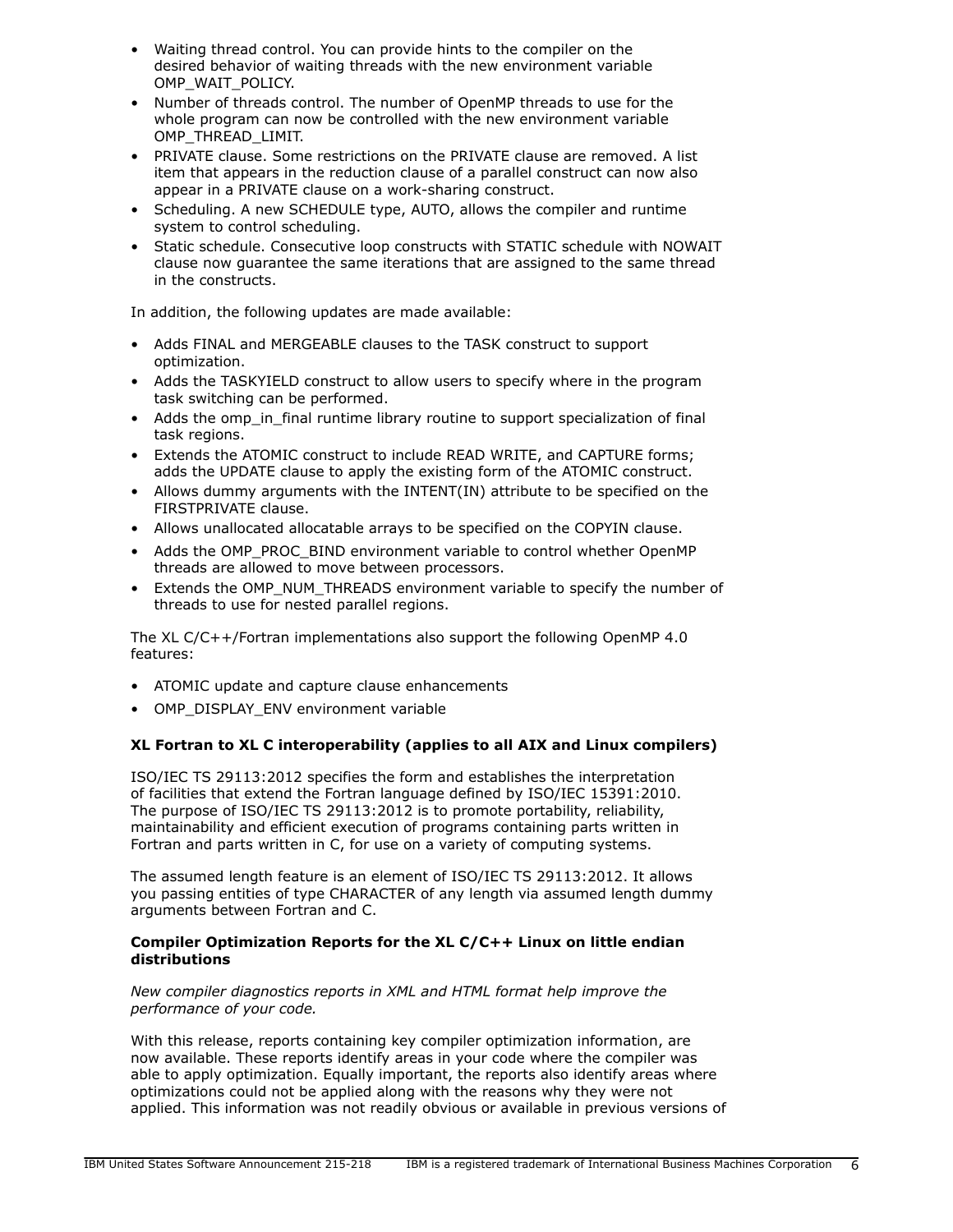the compiler. You can use this information to change your code to allow the compiler to take advantage of additional optimizations for improving performance

Compiler reports produced in XML format (XML 1.0) are easily consumable by tools that you can create to read and analyze the results. A stylesheet, xlstyle.xsl, is provided to allow you to render the report into a human readable format that can be read by anyone with a browser which supports XSLT.

In this release, reports for four optimization categories are provided:

- Inlining
- Loop transformations
- Data reorganizations
- Profile-directed feedback information

*The new -qlistfmt option and its associated suboptions are used to generate the XML 1.0 report.*

This new feature allows the compiler to report, in XML format, on the results of more detailed optimization transformation analysis that were previously available only with limited information and only in text format. These new reports can help you do a higher level of performance tuning in less time.

**Enhanced profiling reports:** When using -qreport with the -qpdf option, you get additional information on the loop iteration count, the block and call count, and a report on the number of cache misses for certain functions.

**Reports on data reorganization:** The compiler can now generate reports on data reorganizations in the listing files. The data reorganization section provides a summary how program variable data is reorganized by the compiler. Information on data reorganization includes:

- Array splitting
- Array transposing
- Memory allocation merging
- Array interleaving
- Array coalescing

Also available in the listing files are the locations of data prefetch instructions that were inserted by the compiler.

**Additional loop analysis reports:** A new suboption has been added to -qhot to allow for more aggressive loop analysis. This new option, -qhot=level=2, together with -qsmp and -qreport, provides information about loop nests on which the aggressive loop analysis was performed. You can find this report in the Loop Transformation section of the listing file and in the new XML listing file.

*Enhancements are made to profiling reports. New sections are added to your listing file to help you analyze your programs that include:*

- Relevance of profiling data. This section shows how relevant your profiling data is to the source code. The more relevant the profiling data is to the source code, the higher the performance gain that you can achieve by using the profiling data.
- Missing profiling data. This section might include a warning message about missing profiling data.
- Outdated profiling data. This section might include a warning message about outdated profiling data.

#### **Enhancements to SHOWPDF reports**

In addition to block-counter and call-counter profiling information currently provided, you can also use the SHOWPDF utility to view cache-miss profiling and value profiling information.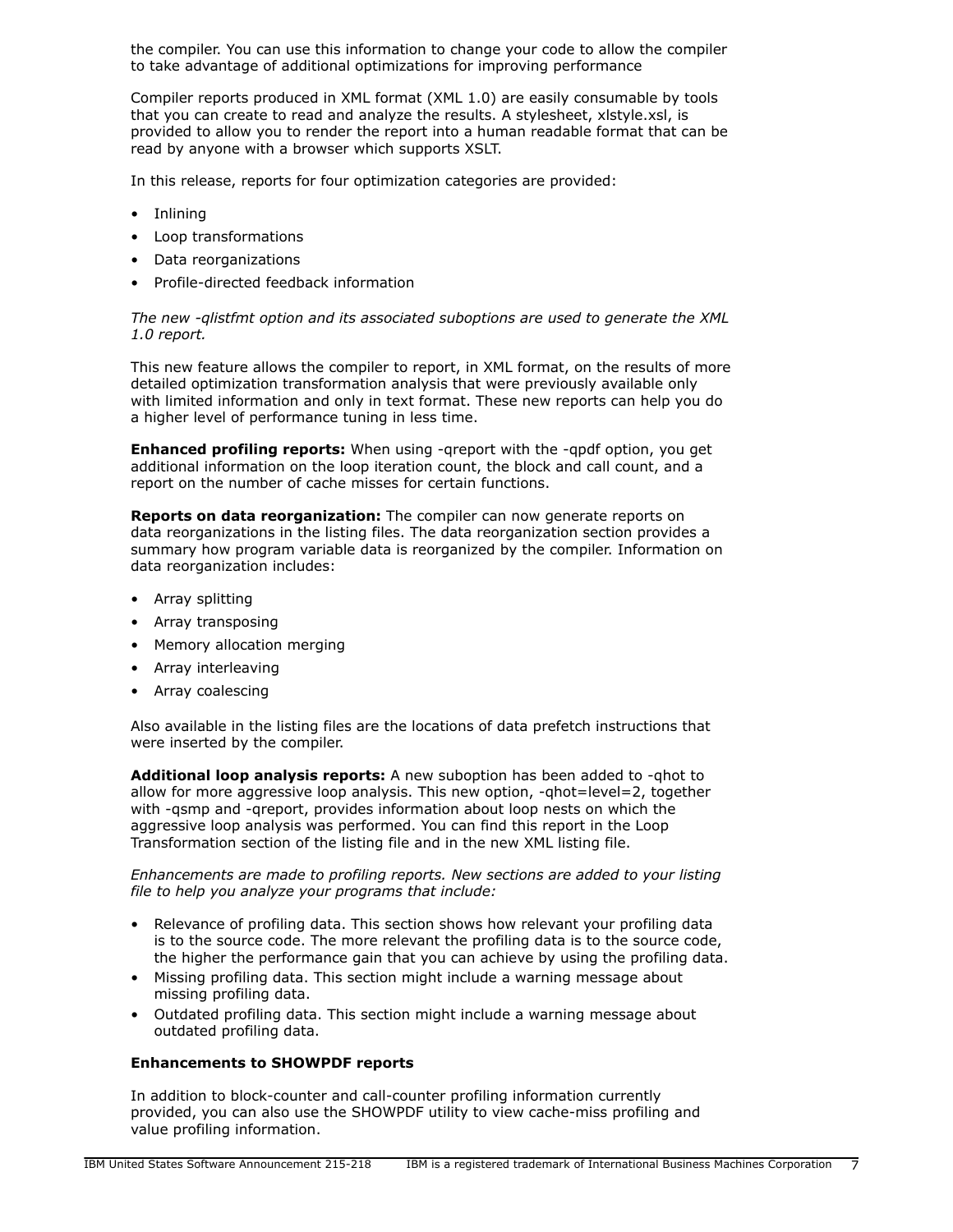### **Ability to harness the power of parallel computing in XL C/C++ compiler for Linux on little endian distributions**

XL C/C++ for Linux on little endian distributions allows you to exploit the symmetric multi-processing (SMP) capabilities in Power Systems. You can parallelize your code automatically, or explicitly through the use of SMP directives. Pragma directives allow you to give the compiler information on the characteristics of a specific loop to be automatically parallelized or give you explicit control over parallelization.

XL C/C++ exposes hardware level capabilities directly to you through source-level intrinsic functions. Under the -qaltivec option, XL C/C++ for Linux supports vector data types and access to the VMX and vector scalar extension (VSX) instructions on POWER8 processors. VMX, also known as SIMD (Single Instruction Multiple Data). Vector capabilities, allow your program to calculate arithmetic results on up to sixteen data items simultaneously. You can also instruct the compiler to automatically perform SIMD vectorization at higher levels of optimization. The most common opportunity for this transformation is with loops that iterate over contiguous array data performing calculations on each element.

#### **New feature, -qvisibility for XL Fortran AIX and Linux on little endian distributions**

Specifies the visibility attribute for external linkage entities in object files. The external linkage entities have the visibility attribute that is specified by the qvisibility option .

The -qvisibility option globally sets visibility attributes for external linkage entities to describe whether and how an entity defined in one module can be referenced or used in other modules. Entity visibility attributes affect entities with external linkage only, and cannot increase the visibility of other entities. Entity preemption occurs when an entity definition is resolved at link time, but is replaced with another entity definition at run time.

Visibility attributes describe whether and how an entity defined in one module can be referenced or used in other modules. Visibility attributes affect entities with external linkage only, and cannot increase the visibility of other entities. By specifying visibility attributes for entities, you can export only the entities that are necessary to shared libraries. With this feature, you can get the following benefits:

- Decrease the size of shared libraries.
- Reduce the possibility of symbol collision.
- Allow more optimization for the compile and link phases.
- Improve the efficiency of dynamic linking.

# **XL C, XL C/C++ and XL Fortran for AIX**

For IBM AIX compilers, increased quality level is emphasized by the inclusion of various fixes, which include but not limited to, all earlier PTF content.

# <span id="page-7-0"></span>**Product positioning**

At a basic level, compilers are a bridge between your applications and the hardware architectures on which you run your business. IBM compilers are designed to unleash the full power of IBM processors, which include those for the different architectures that are shipped in the popular IBM Power Systems. IBM compilers now include exploitation of the new POWER8 technology.

IBM compilers are designed to improve programmer productivity. The advanced compilation technology enables programmers to exploit leading edge performance of the new hardware without source code changes. Developers only need to focus on the logic of the applications and let the compiler figure out the best way to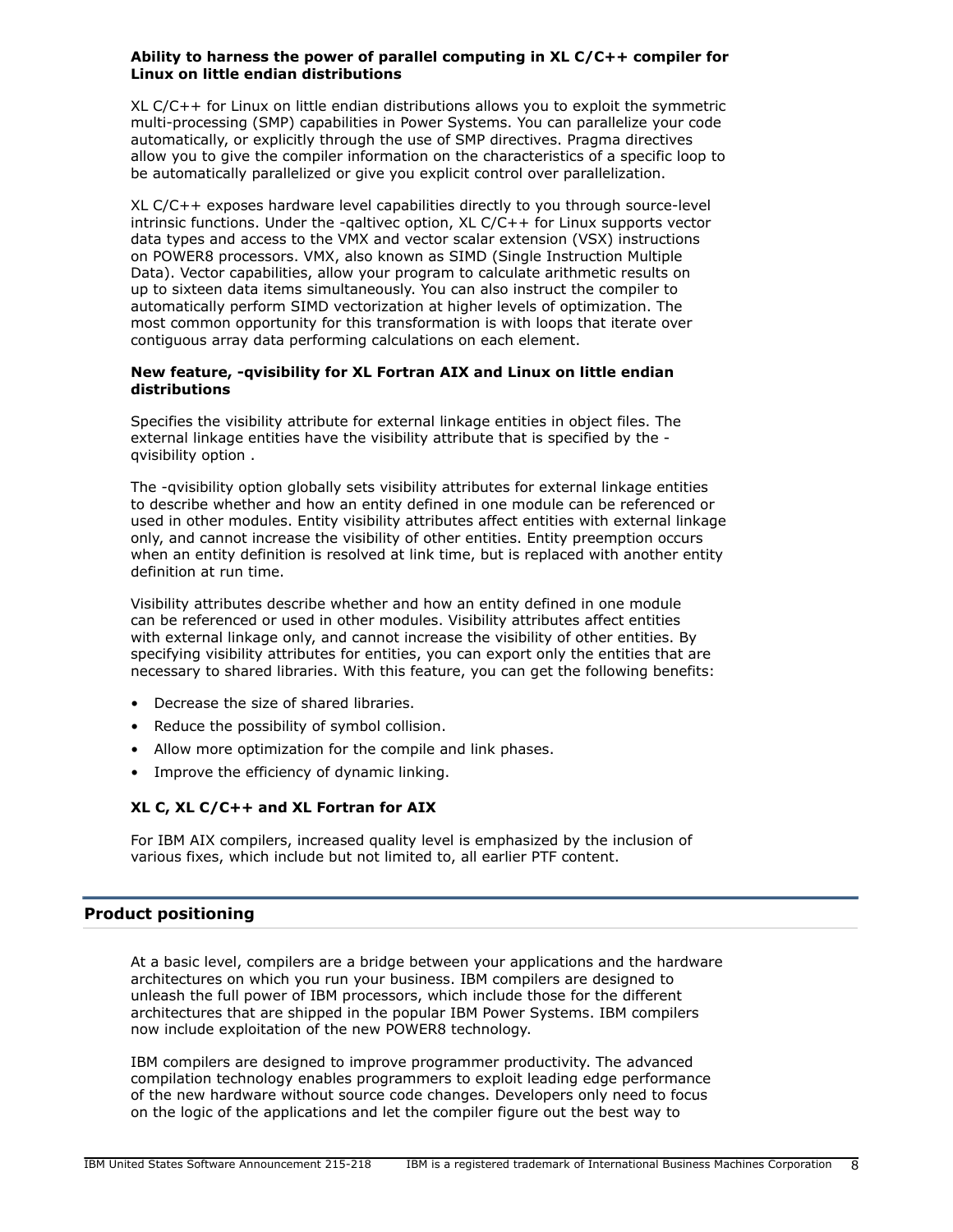transform and optimize the code generation for the systems the application will run on.

# <span id="page-8-0"></span>**Program number**

| Program number | <b>VRM</b> | Program name               |
|----------------|------------|----------------------------|
| 5765-J06       | 13.1.2     | XI C for ATX - AAS         |
| 5725-C71       | 13.1.2     | XI C for ATX - PA          |
| 5765-J07       | 13.1.2     | $XL C/C++$ for AIX - AAS   |
| 5725-C72       | 13.1.2     | $XL C/C++$ for AIX -PA     |
| 5765-J09       | 15.1.2     | XI Fortran for AIX - AAS   |
| 5725-C74       | 15.1.2     | XI Fortran for AIX - PA    |
| 5765-J08       | 13.1.2     | $XL C/C++$ for Linux - AAS |
| 5725-C73       | 13.1.2     | XL C/C++ for Linux - PA    |
| 5765-J10       | 15.1.2     | XI Fortran for Linux - AAS |
| 5725-C75       | 15.1.2     | XI Fortran for Linux - PA  |

### **Product identification number**

| Product                          | <b>Program PID</b><br>number | <b>Subscription</b><br>and Support<br>(S&S) PID<br>number | <b>S&amp;S description</b>                                        |
|----------------------------------|------------------------------|-----------------------------------------------------------|-------------------------------------------------------------------|
| XL C for AIX,<br>V13.1.2         | 5765-J06                     | 5648-F48                                                  | SW S&S 3-year<br>Registration                                     |
|                                  | 5765-J06                     | 5648-F50                                                  | SW S&S 3 Years<br>After License                                   |
|                                  | 5765-J06                     | 5648-F51                                                  | SW S&S 1 Year<br>After License                                    |
|                                  | 5765-J06                     | 5648-F52                                                  | SW S&S 3-year<br>Renewal                                          |
|                                  | 5765-J06                     | 5648-F54                                                  | <b>SW S&amp;S</b><br>No Charge<br>Registration/1-<br>year Renewal |
| $XL C/C++$ for AIX,<br>V13.1.2   | 5765-J07                     | 5648-F45                                                  | SW S&S 3 Years<br>After License                                   |
|                                  | 5765-J07                     | 5648-F46                                                  | SW S&S 3-year<br>Renewal                                          |
|                                  | 5765-J07                     | 5648-F47                                                  | SW S&S 3-year<br>Registration                                     |
|                                  | 5765-J07                     | 5648-F49                                                  | <b>SW S&amp;S</b><br>No Charge<br>Registration/1-<br>year Renewal |
|                                  | 5765-J07                     | 5648-F53                                                  | SW S&S 1 Year<br>After License                                    |
| $XL C/C++ for$<br>Linux, V13.1.2 | 5765-J08                     | 5648-F60                                                  | <b>SW S&amp;S</b><br>No Charge<br>Registration/1-<br>year Renewal |
|                                  | 5765-J08                     | 5648-F61                                                  | SW S&S 3-year<br>Renewal                                          |
| 5765-J08                         |                              | 5648-F62                                                  | SW S&S 1 Year<br>After License                                    |
|                                  | 5765-J08                     | 5648-F63                                                  | SW S&S 3 Years<br>After License                                   |
|                                  | 5765-J08                     | 5648-F64                                                  | SW S&S 3-year<br>Registration                                     |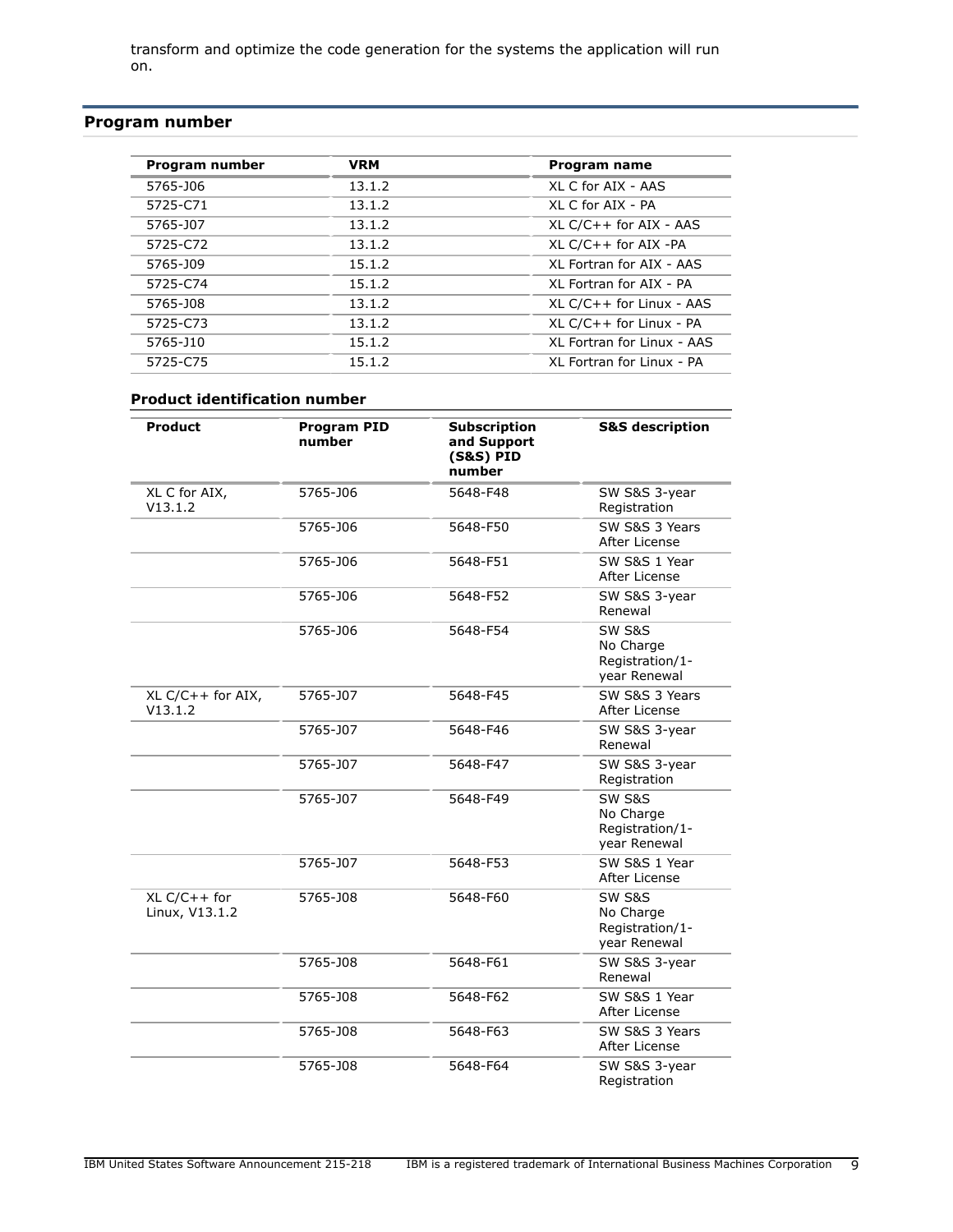| Product                          | <b>Program PID</b><br>number | <b>Subscription</b><br>and Support<br><b>(S&amp;S) PID</b><br>number | <b>S&amp;S</b> description                                        |
|----------------------------------|------------------------------|----------------------------------------------------------------------|-------------------------------------------------------------------|
| XL Fortran for AIX,<br>V15.1.2   | 5765-J09                     | 5648-F40                                                             | SW S&S 3 Years<br>After License                                   |
|                                  | 5765-J09                     | 5648-F41                                                             | SW S&S 1 Year<br>After License                                    |
|                                  | 5765-J09                     | 5648-F42                                                             | SW S&S 3-year<br>Renewal                                          |
|                                  | 5765-J09                     | 5648-F43                                                             | SW S&S 3-year<br>Registration                                     |
|                                  | 5765-J09                     | 5648-F44                                                             | <b>SW S&amp;S</b><br>No Charge<br>Registration/1-<br>year Renewal |
| XL Fortran for<br>Linux, V15.1.2 | 5765-J10                     | 5648-F55                                                             | <b>SW S&amp;S</b><br>No Charge<br>Registration/1-<br>year Renewal |
|                                  | 5765-J10                     | 5648-F56                                                             | SW S&S 3-year<br>Renewal                                          |
|                                  | 5765-J10                     | 5648-F57                                                             | SW S&S 1 Year<br>After License                                    |
|                                  | 5765-J10                     | 5648-F58                                                             | SW S&S 3 Years<br>After License                                   |
|                                  | 5765-J10                     | 5648-F59                                                             | SW S&S 3-year<br>Registration                                     |

# **Offering Information**

Product information is available via the Offering Information website <http://www.ibm.com/common/ssi>

Also, visit the Passport Advantage $(k)$  website <http://www.ibm.com/software/passportadvantage>

#### **Business Partner information**

If you are a Direct Reseller - System Reseller acquiring products from IBM, you may link directly to Business Partner information for this announcement. A PartnerWorld<sup>(R)</sup> ID and password are required (use IBM ID).

# [BP Attachment for Announcement Letter 215-218](https://www.ibm.com/partnerworld/mem/sla.jsp?num=215-218)

# <span id="page-9-0"></span>**Publications**

No publications are shipped with these programs.

The IBM Publications Center portal is located at

<http://www.ibm.com/shop/publications/order>

The Publications Center is a worldwide central repository for IBM product publications and marketing material with a catalog of 70,000 items. Extensive search facilities are provided. A large number of publications are available online in various file formats, and they can all be downloaded by all countries.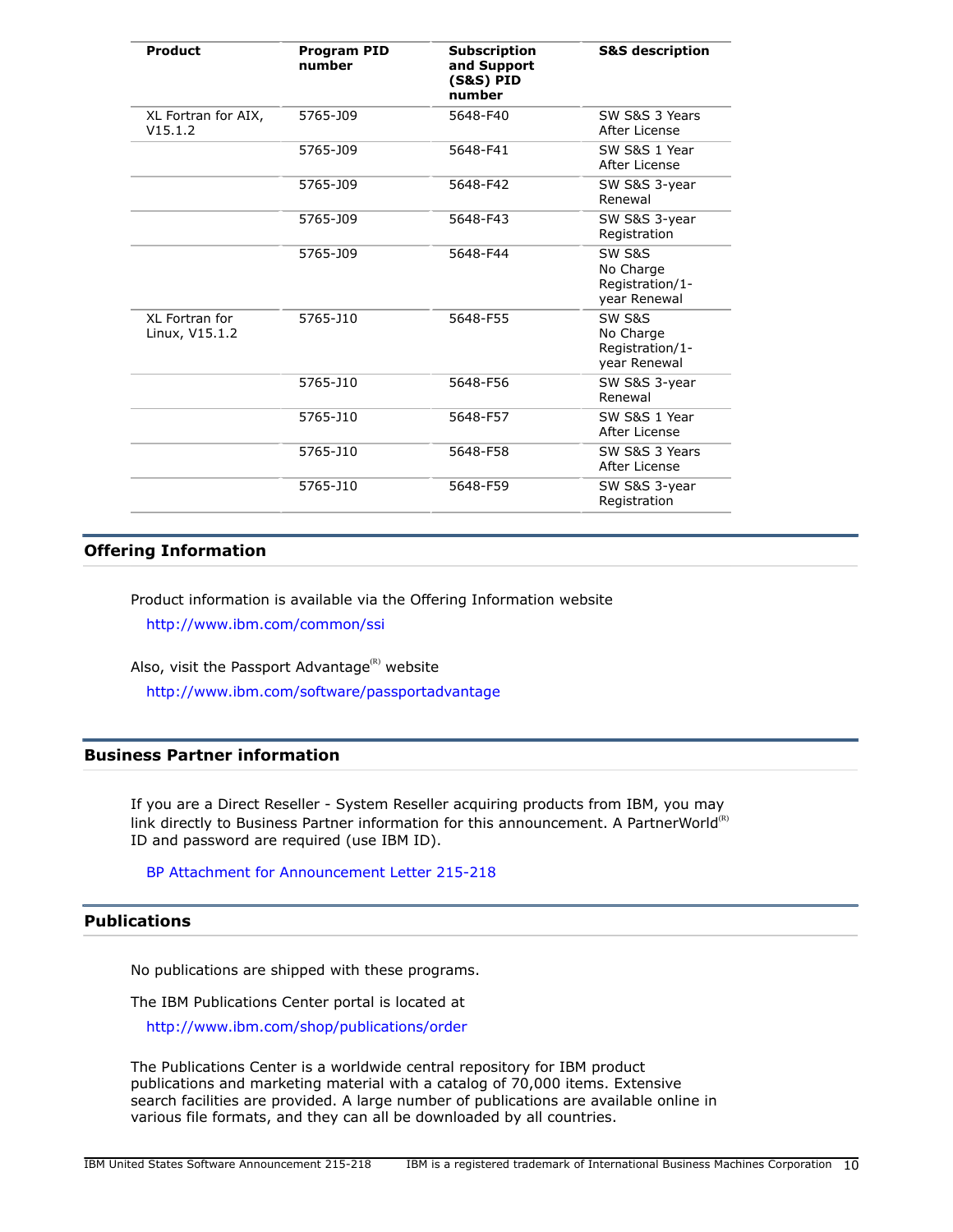#### **Services**

#### **Software Services**

IBM Software Services has the breadth, depth, and reach to manage your services needs. You can leverage the deep technical skills of our lab-based, software services team and the business consulting, project management, and infrastructure expertise of our IBM Global Services team. Also, we extend our IBM Software Services reach through IBM Business Partners to provide an extensive portfolio of capabilities. Together, we provide the global reach, intellectual capital, industry insight, and technology leadership to support a wide range of critical business needs.

To learn more about IBM Software Services or to contact a Software Services sales specialist, visit

<http://www.ibm.com/software/sw-services/>

# <span id="page-10-0"></span>**Technical information**

#### **Specified operating environment**

#### *Hardware requirements*

#### **For XL C for AIX, V13.1.2**

- System: Power Systems servers that are supported by AIX 6.1 TL2 SP5 or AIX 7.1
- Disk space: 280 MB

#### **For XL C/C++ for AIX, V13.1.2**

- System: Power Systems servers that are supported by AIX 6.1 TL2 SP5 or AIX 7.1
- Disk space: 340 MB

#### **For XL Fortran for AIX, V15.1.2**

- System: Power Systems servers that are supported by AIX 6.1 TL2 SP5 or AIX 7.1
- Disk space: 360 MB.

#### **For XL C for AIX, V13.1.2; XL C/C++ for AIX, V13.1.2; and XL Fortran for AIX, V15.1.2 PASE for i**

• IBM i V7.1 PASE for i or IBM i V7.2 PASE for i

#### **For XL C/C++ for Linux, V13.1.2**

- System: Power Systems servers that are configured for the little endian architecture and supported by Ubuntu 14.04 for IBM POWER8, Ubuntu 14.10 for IBM POWER8, SUSE Linux Enterprise Server 12 for Power, or Red Hat Enterprise Linux 7.1 for IBM POWER
- Disk space: 160 MB

#### **For XL Fortran for Linux, V15.1.2**

- System: Power Systems servers that are configured for the little endian architecture and supported by Ubuntu 14.04 for IBM POWER8, Ubuntu 14.10 for IBM POWER8, SUSE Linux Enterprise Server 12 for Power, or Red Hat Enterprise Linux 7.1 for IBM POWER
- Disk space: 230 MB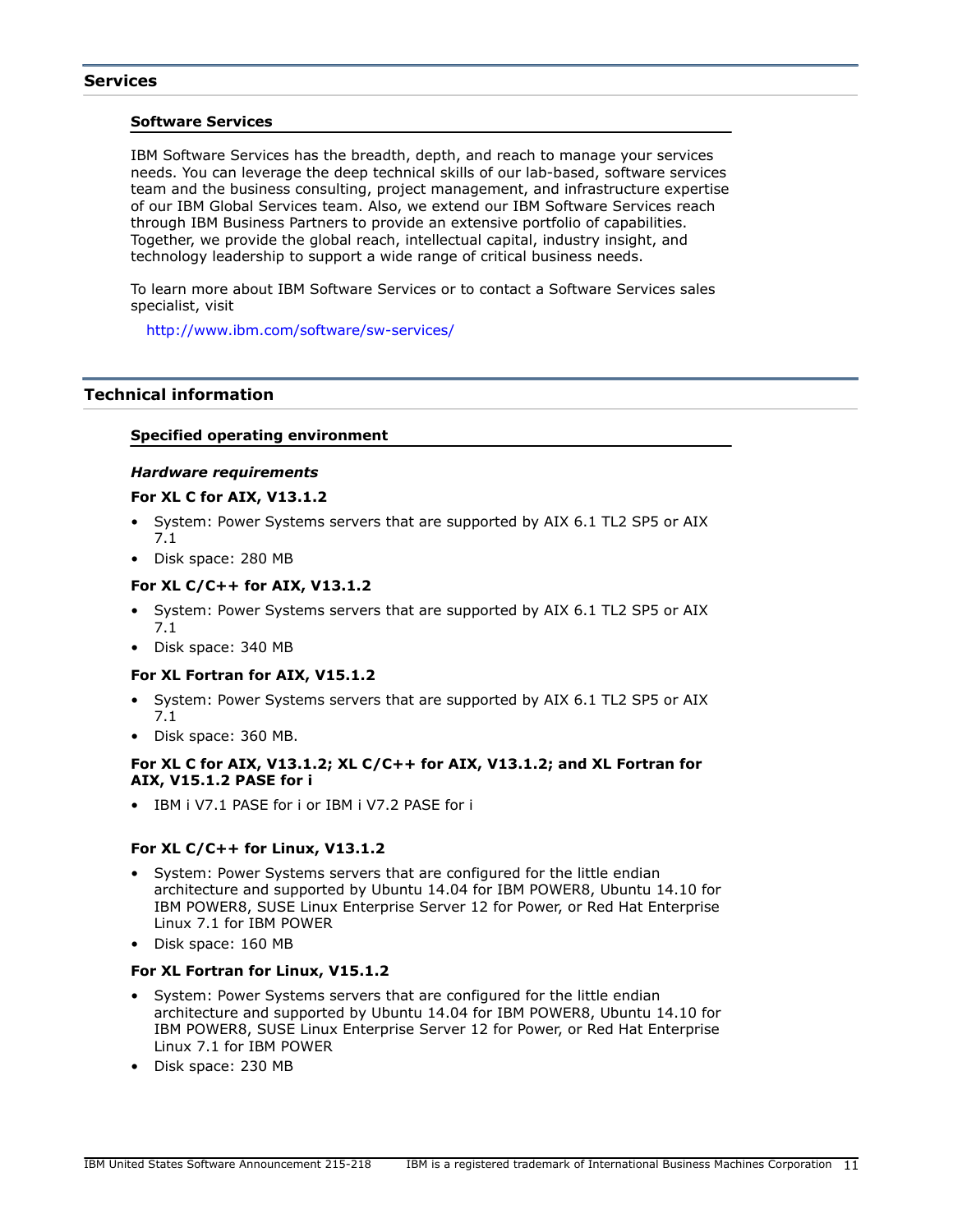#### *Software requirements*

# **For XL C for AIX, V13.1.2; XL C/C++ for AIX, V13.1.2; and XL Fortran for AIX, V15.1.2**

- AIX V6.1 TL 2 Service Pack 5, or later or AIX V7.1
- Required software for documentation:
	- HTML browser to access HTML documentation
	- PDF viewer to view PDF files

# **For XL C for AIX, V13.1.2; XL C/C++ for AIX, V13.1.2; and XL Fortran for AIX, V15.1.2, for IBM PASE for i**

- IBM PASE for i V7.1
- IBM PASE for i V7.2

#### **For XL C/C++ for Linux, V13.1.2 and XL Fortran for Linux, V15.1.2**

- One of the following operating systems:
	- Ubuntu 14.04 for IBM POWER8
	- Ubuntu 14.10 for IBM POWER8
	- SUSE Linux Enterprise Server 12 for Power
- Required software for documentation:
	- HTML browser to access HTML documentation
	- Portable Document Format (PDF) viewer to view any PDF files

The program's specifications and specified operating environment information may be found in documentation accompanying the program, if available, such as a readme file, or other information published by IBM, such as an announcement letter. Documentation and other program content may be supplied only in the English language.

#### **Planning information**

## **Web information**

For information regarding XL C/C++, visit

<http://www-03.ibm.com/software/products/en/ccompfami>

For information regarding XL Fortran, visit

<http://www.ibm.com/software/products/en/fortcompfami>

For information regarding IBM Application Development, visit

<http://www-03.ibm.com/software/products/en/category>

# *Packaging*

Each IBM XL Compiler package contains:

- One DVD-ROM, which contains the product
- Product Quickstart Guide
- Passport Advantage customer letter
- Passport Advantage media pack pointer sheet

This program, when downloaded from a website, contains the applicable IBM license agreement and License Information, if appropriate, and will be presented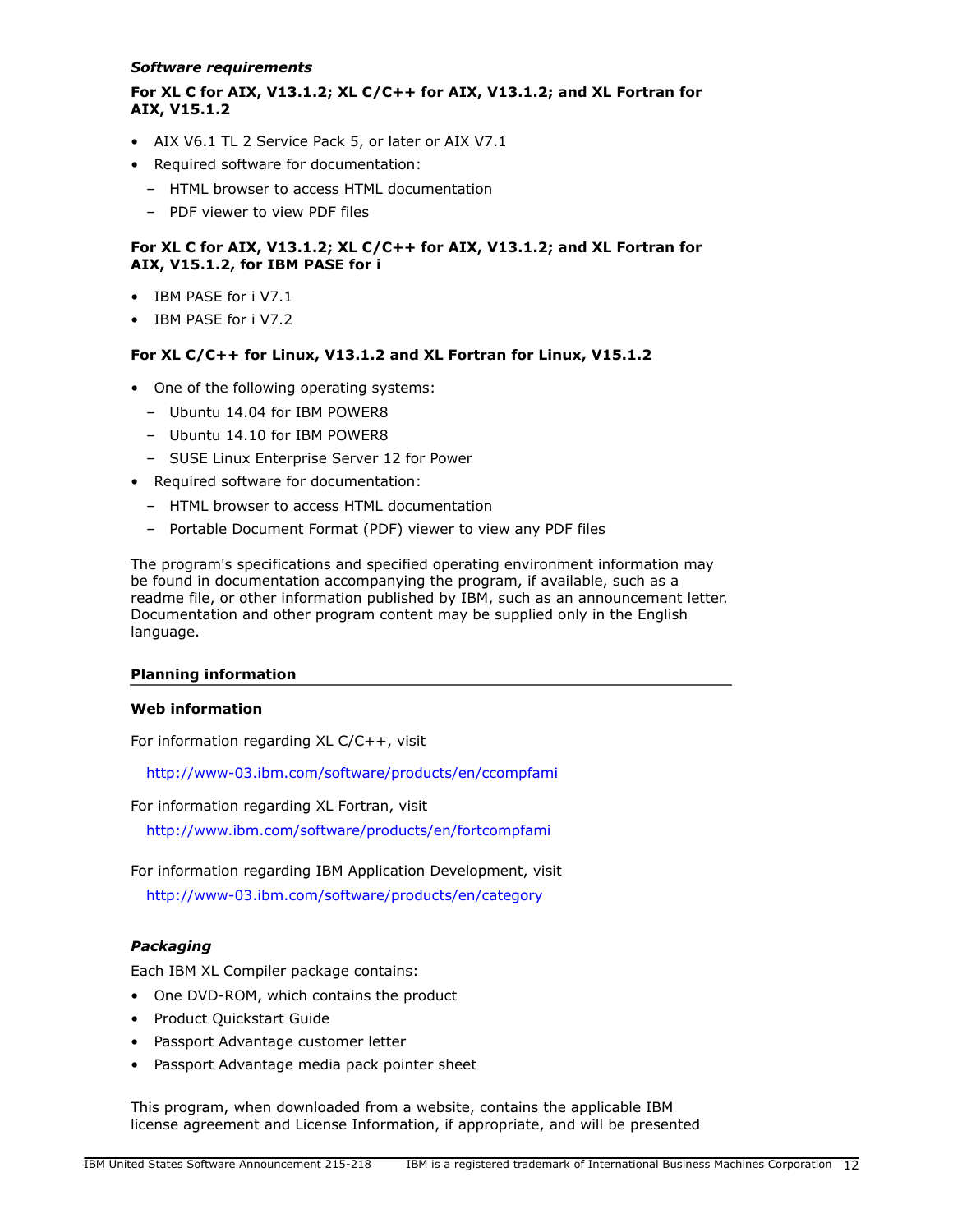for acceptance at the time of installation of the program. For future reference, the license and License Information will be stored in a directory such as LICENSE.TXT.

#### **Security, auditability, and control**

XL C for AIX, V13.1.2; XL C/C++ for AIX, V13.1.2; XL Fortran for AIX, V15.1.2; XL C/C++ for Linux, V13.1.2; and XL Fortran for Linux, V15.1.2 use the security and auditability features of the host hardware or software. The customer is responsible for evaluation, selection, and implementation of security features, administrative procedures, and appropriate controls in application systems and communication facilities.

#### <span id="page-12-0"></span>**Ordering information**

This product is only available via Passport Advantage. It is not available as shrinkwrap.

Product information is available via the Offering Information website

<http://www.ibm.com/common/ssi>

Also, visit the Passport Advantage website

<http://www.ibm.com/software/passportadvantage>

#### **Ordering through Passport Advantage part numbers**

Only the media pack part numbers are updated.

The ordering information is the same as previously announced.

| <b>Program name/Description</b>       | Part number |
|---------------------------------------|-------------|
| XL Fortran for Linux, V15.1.2 - Media | BTONCML     |
| Package Multilingual                  |             |

For ordering information on XL C/C++ for Linux, V13.1.2, refer to Software Announcement [214-411](http://www.ibm.com/common/ssi/cgi-bin/ssialias?infotype=an&subtype=ca&appname=gpateam&supplier=897&letternum=ENUS214-411), dated October 6, 2014.

| <b>Program name/Description</b>                               | Part number |  |
|---------------------------------------------------------------|-------------|--|
| XL C/C++ for Linux, $V13.1.2$ - Media<br>Package Multilingual | BTONBML     |  |

For ordering information on XL Fortran for AIX, V15.1.2, refer to Software Announcement [214-165](http://www.ibm.com/common/ssi/cgi-bin/ssialias?infotype=an&subtype=ca&appname=gpateam&supplier=897&letternum=ENUS214-165), dated April 28, 2014.

| <b>Program name/Description</b>                             | Part number |
|-------------------------------------------------------------|-------------|
| XL Fortran for AIX, V15.1.2 - Media<br>Package Multilingual | BTONAML     |

For ordering information on XL C for AIX, V13.1.2, refer to Software Announcement [214-161](http://www.ibm.com/common/ssi/cgi-bin/ssialias?infotype=an&subtype=ca&appname=gpateam&supplier=897&letternum=ENUS214-161), dated April 28, 2014.

| <b>Program name/Description</b>                       | Part number |
|-------------------------------------------------------|-------------|
| XL C for AIX, V13.1.2 - Media Package<br>Multilingual | BT0N8ML     |

For ordering information on XL C/C++ for AIX, V13.1.2, refer to Software Announcement [214-162](http://www.ibm.com/common/ssi/cgi-bin/ssialias?infotype=an&subtype=ca&appname=gpateam&supplier=897&letternum=ENUS214-162), dated April 28, 2014.

| <b>Program name/Description</b>                             | Part number |  |
|-------------------------------------------------------------|-------------|--|
| XL C/C++ for AIX, $V13.1.2$ - Media<br>Package Multilingual | BT0N9ML     |  |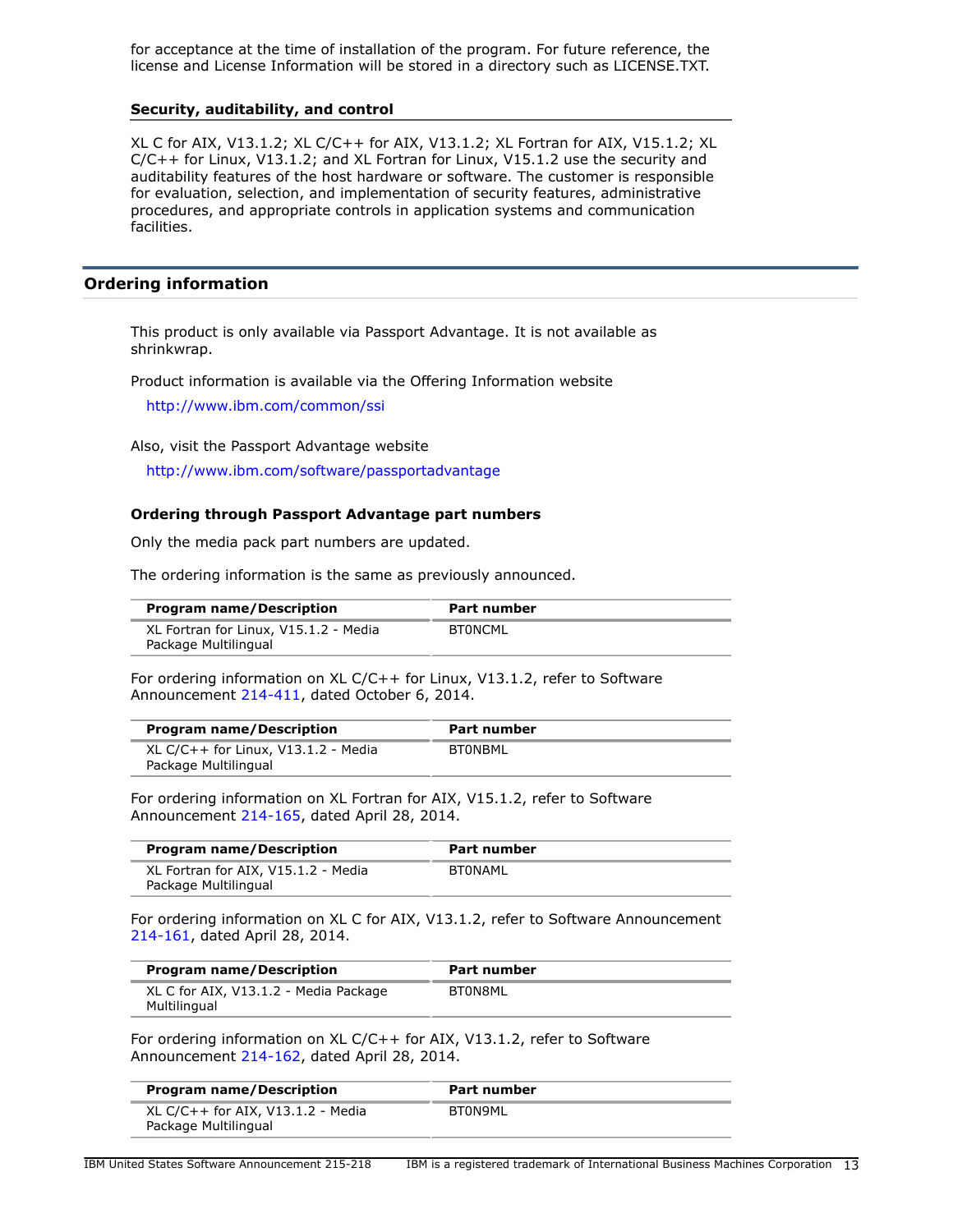#### **Ordering through product identifier and feature codes, basic license, electronic delivery, maintenance and trade-up**

The ordering information for basic license, electronic delivery, maintenance offering media supply details, and trade-up remain unchanged.

For ordering information on XL Fortran for Linux, V15.1.2, refer to Software Announcement [214-412](http://www.ibm.com/common/ssi/cgi-bin/ssialias?infotype=an&subtype=ca&appname=gpateam&supplier=897&letternum=ENUS214-412), dated October 6, 2014.

Customers with active Software Maintenance for XL Fortran for Linux are entitled to receive the media supply corresponding to XL Fortran for Linux, V15.1.2 or a previous level of the program as long as the level of the program continues to be active. Media supply for version prior to Version 15.1.1 only contain the XL Fortran compiler for big endian distributions.

For ordering information on XL C/C++ for Linux, V13.1.2, refer to Software Announcement [214-411](http://www.ibm.com/common/ssi/cgi-bin/ssialias?infotype=an&subtype=ca&appname=gpateam&supplier=897&letternum=ENUS214-411), dated October 6, 2014.

Customers with active Software Maintenance for XL C/C++ for Linux are entitled to receive the media supply corresponding to XL C/C++ for Linux, V13.1.2 or a previous level of the program as long as the level of the program continues to be active. Media supply for version prior to Version  $13.1.1$  only contain the XL C/C++ compiler for big endian distributions.

For ordering information on XL Fortran for AIX, V15.1.2, refer to Software Announcement [214-165](http://www.ibm.com/common/ssi/cgi-bin/ssialias?infotype=an&subtype=ca&appname=gpateam&supplier=897&letternum=ENUS214-165), dated April 28, 2014.

Customers with active Software Maintenance for XL Fortran for AIX are entitled to receive the media supply corresponding to XL Fortran for AIX, V15.1.2 or a previous level of the program as long as the level of the program continues to be active.

For ordering information on XL C for AIX, V13.1.2, refer to Software Announcement [214-161](http://www.ibm.com/common/ssi/cgi-bin/ssialias?infotype=an&subtype=ca&appname=gpateam&supplier=897&letternum=ENUS214-161), dated April 28, 2014.

Customers with active Software Maintenance for XL C for AIX are entitled to receive the media supply corresponding to XL C for AIX, V13.1.2 or a previous level of the program as long as the level of the program continues to be active.

For ordering information on XL C/C++ for AIX, V13.1.2, refer to Software Announcement [214-162](http://www.ibm.com/common/ssi/cgi-bin/ssialias?infotype=an&subtype=ca&appname=gpateam&supplier=897&letternum=ENUS214-162), dated April 28, 2014.

Customers with active Software Maintenance for XL C/C++ for AIX are entitled to receive the media supply corresponding to XL C/C++ for AIX, V13.1.2 or a previous level of the program as long as the level of the program continues to be active.

This software license includes Software Maintenance, previously referred to as Software Subscription and Technical Support.

Extending coverage for a total of three years from the date of acquisition may be elected. Order the program number, feature number, and quantity to extend coverage for your software licenses. If maintenance has expired, specify the after license feature number.

For ordering details for software maintenance for XL Fortran for Linux, V15.1.2, refer to Software Announcement [214-412,](http://www.ibm.com/common/ssi/cgi-bin/ssialias?infotype=an&subtype=ca&appname=gpateam&supplier=897&letternum=ENUS214-412) dated October 6, 2014.

For ordering details for software maintenance on XL C/C++ for Linux, V13.1.2, refer to Software Announcement [214-411,](http://www.ibm.com/common/ssi/cgi-bin/ssialias?infotype=an&subtype=ca&appname=gpateam&supplier=897&letternum=ENUS214-411) dated October 6, 2014.

For ordering details for software maintenance for AIX, V15.1.2, refer to Software Announcement [214-165](http://www.ibm.com/common/ssi/cgi-bin/ssialias?infotype=an&subtype=ca&appname=gpateam&supplier=897&letternum=ENUS214-165), dated April 28, 2014.

For ordering details for software maintenance for AIX, V13.1.2, refer to Software Announcement [214-161](http://www.ibm.com/common/ssi/cgi-bin/ssialias?infotype=an&subtype=ca&appname=gpateam&supplier=897&letternum=ENUS214-161), dated April 28, 2014.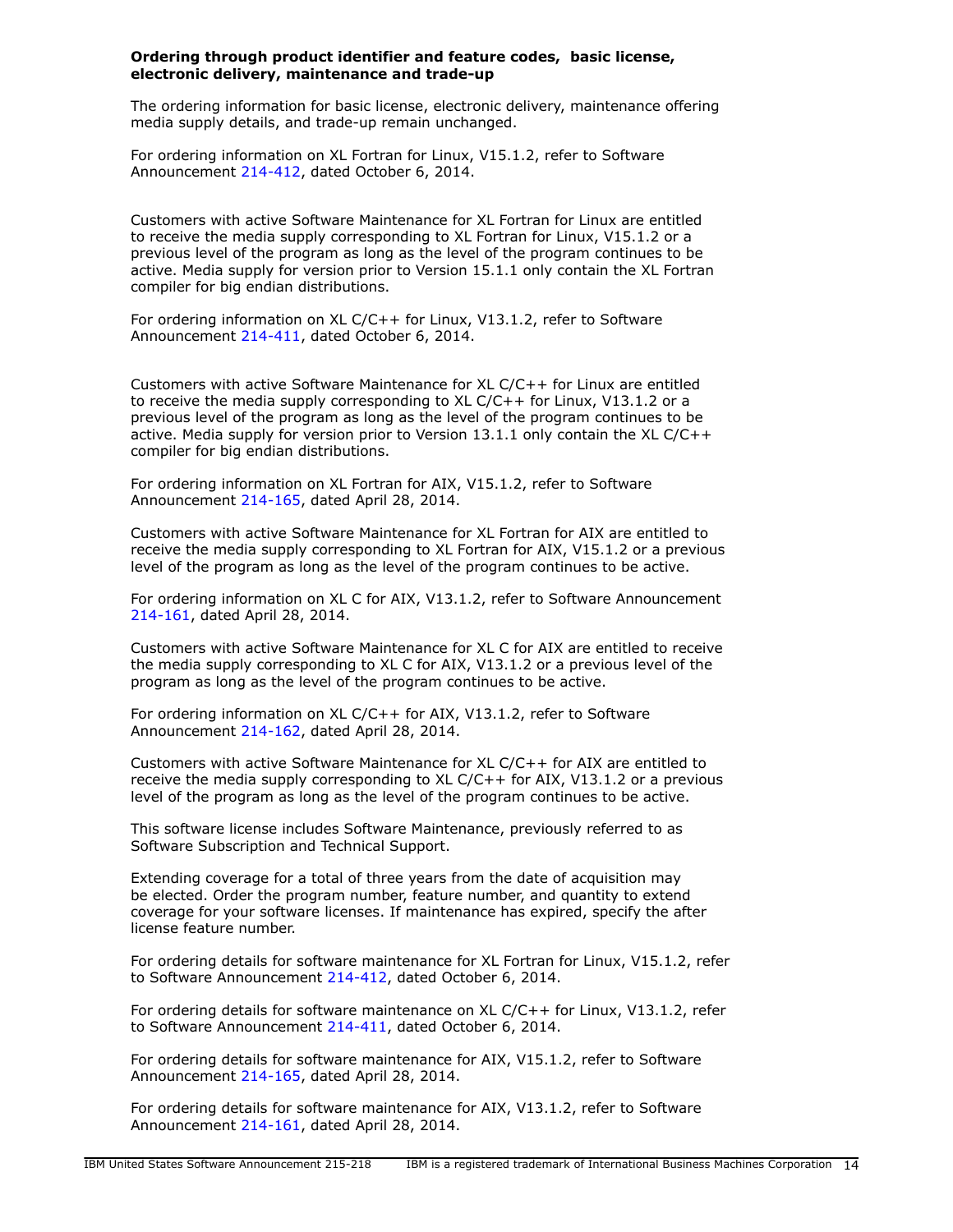For ordering details for software maintenance for XL C/C++ for AIX, V13.1.2, refer to Software Announcement [214-162,](http://www.ibm.com/common/ssi/cgi-bin/ssialias?infotype=an&subtype=ca&appname=gpateam&supplier=897&letternum=ENUS214-162) dated April 28, 2014.

| <b>Charge metric</b> |  |
|----------------------|--|
|----------------------|--|

| Program name                     | Part number or PID<br>number | <b>Charge metric</b>                |
|----------------------------------|------------------------------|-------------------------------------|
| XL C for AIX, V13.1.2            | 5725-C71, 5765-J06           | Authorized User,<br>Concurrent User |
| XL C/C++ for AIX, V13.1.2        | 5725-C72, 5765-J07           | Authorized User,<br>Concurrent User |
| XL Fortran for AIX,<br>V15.1.2   | 5725-C73, 5765-J09           | Authorized User,<br>Concurrent User |
| $XL C/C++$ for Linux,<br>V13.1.2 | 5725-C74, 5765-J08           | Authorized User,<br>Concurrent User |
| XL Fortran for Linux,<br>V15.1.2 | 5725-C75, 5765-J10           | Authorized User,<br>Concurrent User |

#### **Authorized User**

Authorized User is a unit of measure by which the program can be licensed. An Authorized User is a unique person who is given access to the program. The program may be installed on any number of computers or servers and each Authorized User may have simultaneous access to any number of instances of the program at one time. Licensee must obtain separate, dedicated entitlements for each Authorized User given access to the program in any manner directly or indirectly (for example, via a multiplexing program, device, or application server) through any means. An entitlement for an Authorized User is unique to that Authorized User and may not be shared, nor may it be reassigned other than for the permanent transfer of the Authorized User entitlement to another person.

**Note:** Some programs may be licensed where devices are considered users. In that case, the following applies. Any computing device that requests the execution of or receives for execution a set of commands, procedures, or applications from the program or that is otherwise managed by the program is considered a separate user of the program and requires an entitlement as if that device were a person.

#### **Concurrent User**

Concurrent User is a unit of measure by which the program can be licensed. A Concurrent User is a person who is accessing the program at any particular point in time. Regardless of whether the person is simultaneously accessing the program multiple times, the person counts only as a single Concurrent User. The program may be installed on any number of computers or servers, but licensee must obtain entitlements for the maximum number of Concurrent Users simultaneously accessing the program. Licensee must obtain an entitlement for each simultaneous Concurrent User accessing the program in any manner directly or indirectly (for example, via a multiplexing program, device, or application server) through any means.

**Note:** Some programs may be licensed where devices are considered users. In that case, the following applies. Any computing device that requests the execution of or receives for execution a set of commands, procedures, or applications from the program or that is otherwise managed by the program is considered a separate user of the program and requires an entitlement as if that device were a person.

#### **Withdrawal of previous Passport Advantage part numbers**

The following IPLA software media pack part numbers are being replaced or are obsolete as a result of this announcement. The effective withdrawal date is November 10, 2015.

Orders for these part numbers will not be accepted after the stated effective date of withdrawal, nor will normal marketing activities or educational support be available unless previous agreement exists between the customer and IBM.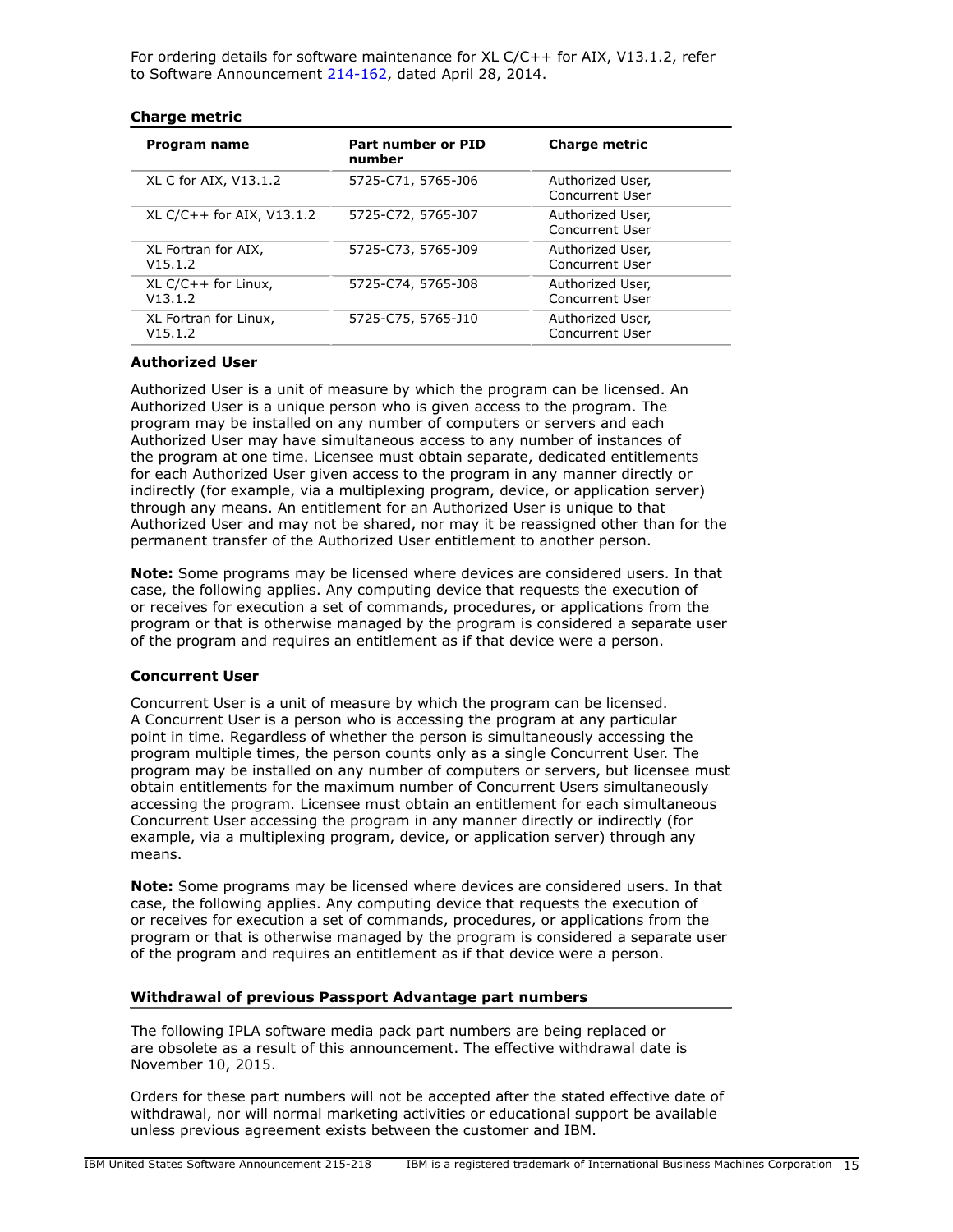| <b>Program name/Description</b> | <b>Part number</b> |
|---------------------------------|--------------------|
| XL C for AIX, V13.1.0           | BA17YML            |
| XL C/C++ for AIX, V13.1.0       | BA17ZML            |
| XL Fortran for AIX, V15.1.0     | BA181ML            |
| XL C/C++ for Linux, V13.1.1     | <b>BTOMGML</b>     |
| XL Fortran for Linux, V15.1.1   | <b>BTOMHML</b>     |
| XL Fortran for AIX, V15.1.2     | <b>BTONAML</b>     |
| XL C/C++ for Linux, $V13.1.2$   | <b>BTONBML</b>     |
| XL Fortran for Linux, V15.1.2   | <b>BTONCML</b>     |

#### <span id="page-15-0"></span>**Terms and conditions**

The information provided in this announcement letter is for reference and convenience purposes only. The terms and conditions that govern any transaction with IBM are contained in the applicable contract documents such as the IBM International Program License Agreement, IBM International Passport Advantage Agreement, and the IBM Agreement for Acquisition of Software Maintenance.

This product is only available via Passport Advantage.

#### **Licensing**

IBM International Program License Agreement including the License Information document and Proof of Entitlement (PoE) govern your use of the program. PoEs are required for all authorized use. Part number products only, offered outside of Passport Advantage, where applicable, are license only and do not include Software Maintenance.

This software license includes Software Subscription and Support (also referred to as Software Maintenance).

#### **Agreement for Acquisition of Software Maintenance**

The IBM Agreement for Acquisition of Software Maintenance (Z125-6011) applies for Subscription and Support (also referred to as Software Maintenance) and does not require customer signatures.

These programs are licensed under the IBM Program License Agreement (IPLA) and the associated Agreement for Acquisition of Software Maintenance, which provide for support with ongoing access to releases and versions of the program. IBM includes one year of Software Subscription and Support (also referred to as Software Maintenance) with the initial license acquisition of each program acquired. The initial period of Software Subscription and Support (also referred to as Software Maintenance) can be extended by the purchase of a renewal option, if available. These programs have a one-time license charge for use of the program and an annual renewable charge for the enhanced support that includes telephone assistance (voice support for defects during normal business hours), as well as access to updates, releases, and versions of the program as long as support is in effect.

#### **License Information number**

| XL C for AIX, V13.1.2           | L-JWOG-9VVHNV       |
|---------------------------------|---------------------|
| XL $C/C++$ for AIX, $V13.1.2$   | L-JWOG-9VVHXG       |
| XL Fortran for AIX, V15.1.2     | L-JWOG-9VVJLB       |
| $XL C/C++$ for Linux, $V13.1.2$ | $L - JWOG - 9VVGT9$ |
| XL Fortran for Linux, V15.1.2   | L-JWOG-9VVH32       |

The program's License Information will be available for review on the IBM Software License Agreement website

<http://www.ibm.com/software/sla/sladb.nsf>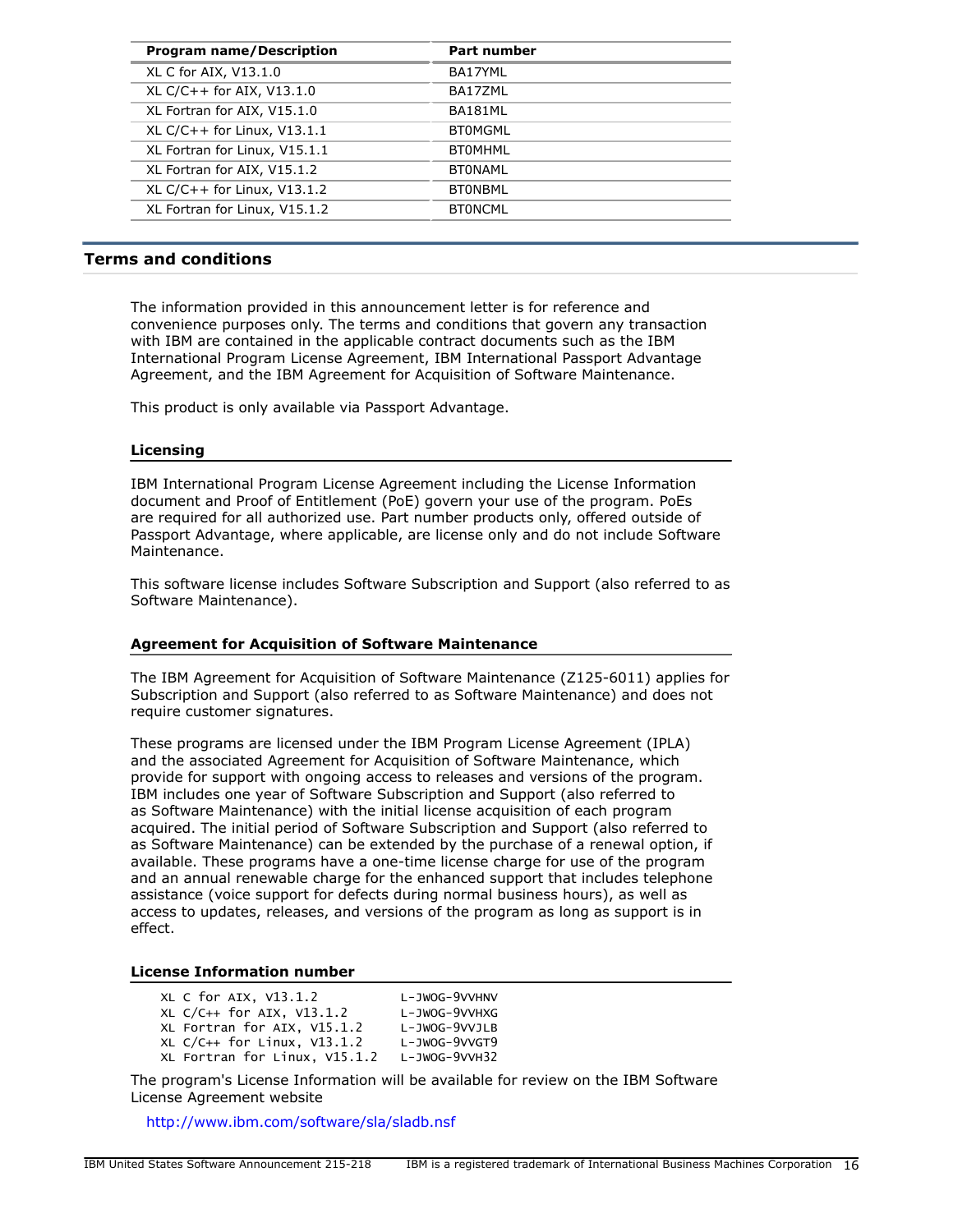Yes

#### **Limited warranty**

IBM warrants that when the program is used in the specified operating environment, it will conform to its specifications. The warranty applies only to the unmodified portion of the program. IBM does not warrant uninterrupted or error-free operation of the program or that IBM will correct all program defects. You are responsible for the results obtained from the use of the program.

IBM provides you with access to IBM databases containing information on known program defects, defect corrections, restrictions, and bypasses at no additional charge. For further information, consult the *IBM Software Support Handbook*found at

#### <http://www.ibm.com/support/handbook>

IBM will maintain this information for at least one year after the original licensee acquires the program (warranty period).

#### **Program technical support**

Technical support of a program product version or release will be available for a minimum of five years from the general availability date, as long as your Software Subscription and Support (also referred to as Software Maintenance) is in effect.

This technical support allows you to obtain assistance (via telephone or electronic means) from IBM for product-specific, task-oriented questions regarding the installation and operation of the program product. Software Subscription and Support (Software Maintenance) also provides you with access to updates (modifications or fixes), releases, and versions of the program. You will be notified, via announcement letter, of discontinuance of support with 12 months' notice. If you require additional technical support from IBM, including an extension of support beyond the discontinuance date, contact your IBM representative or IBM Business Partner. This extension may be available for a fee.

#### **Money-back guarantee**

If for any reason you are dissatisfied with the program and you are the original licensee, you may obtain a refund of the amount you paid for it, if within 30 days of your invoice date you return the program and its PoE to the party from whom you obtained it. If you downloaded the program, you may contact the party from whom you acquired it for instructions on how to obtain the refund.

For clarification, note that (1) for programs acquired under the IBM International Passport Advantage offering, this term applies only to your first acquisition of the program and (2) for programs acquired under any of IBM's On/Off Capacity on Demand (On/Off CoD) software offerings, this term does not apply since these offerings apply to programs already acquired and in use by you.

# **Volume orders (IVO)**

Yes. Contact your IBM representative.

# **Passport Advantage applies**

Yes, and through the Passport Advantage website at

<http://www.ibm.com/software/passportadvantage>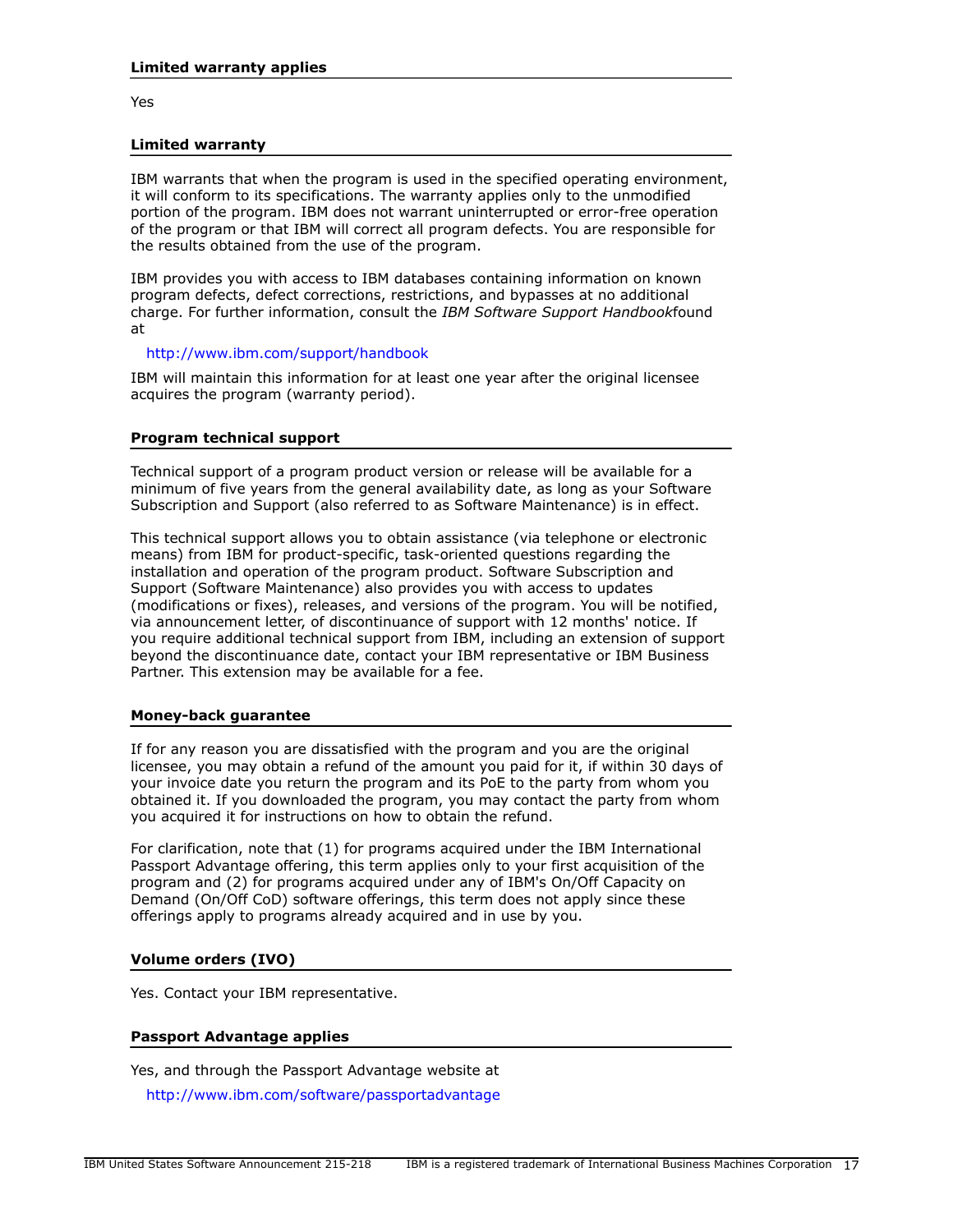# **Software Subscription and Support applies**

Yes. Software Subscription and Support (also referred to as Software Maintenance), is now included in the Passport Advantage Agreement. Installation and technical support for the products announced in this announcement is provided by the Software Subscription and Support offering of the IBM International Passport Advantage Agreement. This fee service enhances customer productivity by providing voice or electronic access into the IBM support organizations.

IBM includes one year of Software Subscription and Support with the initial license acquisition of each program acquired. The initial period of Software Subscription and Support can be extended by the purchase of a renewal option.

While your Software Subscription and Support is in effect, IBM provides you assistance for your routine, short duration installation and usage (how-to) questions, and code-related questions. IBM provides assistance via telephone and, if available, electronic access, only to your information systems (IS) technical support personnel during the normal business hours (published prime shift hours) of your IBM support center. (This assistance is not available to your end users.) IBM provides Severity 1 assistance 24 hours a day, every day of the year. For additional details, consult your *IBM Software Support Handbook*at

<http://www.ibm.com/support/handbook>

Software Subscription and Support does not include assistance for the design and development of applications, your use of programs in other than their specified operating environment, or failures caused by products for which IBM is not responsible under this agreement.

For additional information about the Passport Advantage Agreement, visit the Passport Advantage website at

<http://www.ibm.com/software/passportadvantage>

All distributed software licenses include Software Subscription and Support for a period of 12 months from the date of acquisition, providing a streamlined way to acquire IBM software and assure technical support coverage for all licenses. Extending coverage, for a total of three years from date of acquisition, may be elected.

# **Variable charges apply**

No

#### **Educational allowance available**

Yes. A 15% education allowance applies to qualified education institution customers.

#### **Statement of good security practices**

IT system security involves protecting systems and information through prevention, detection, and response to improper access from within and outside your enterprise. Improper access can result in information being altered, destroyed, or misappropriated or can result in misuse of your systems to attack others. Without a comprehensive approach to security, no IT system or product should be considered completely secure and no single product or security measure can be completely effective in preventing improper access. IBM systems and products are designed to be part of a comprehensive security approach, which will necessarily involve additional operational procedures, and may require other systems, products, or services to be most effective. IBM does not warrant that systems and products are immune from the malicious or illegal conduct of any party.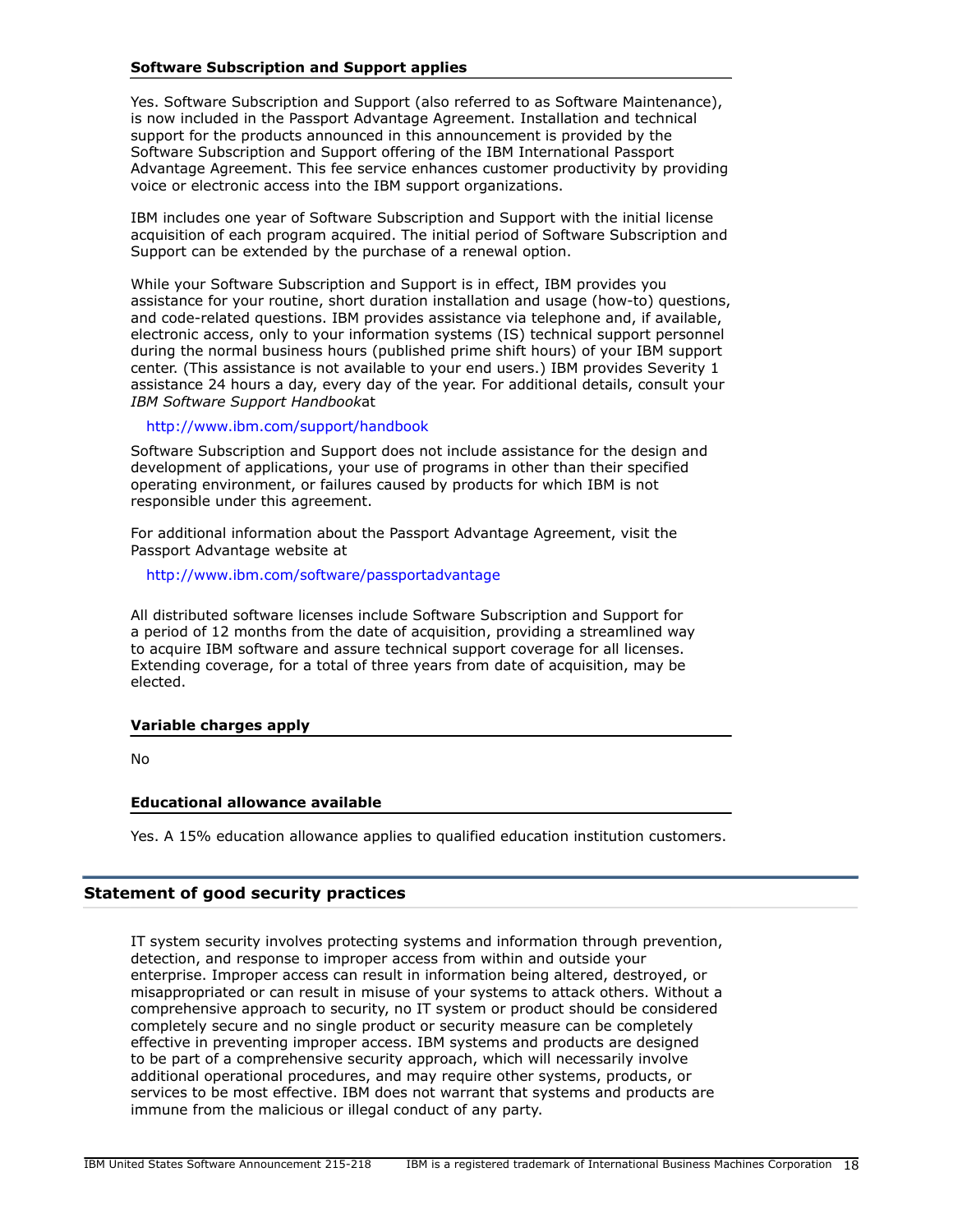#### <span id="page-18-0"></span>**Prices**

#### **Business Partner information**

If you are an IBM Business Partner -- Distributor for Workstation Software acquiring products from IBM, you may link to Passport Advantage Online for resellers where you can obtain Business Partner pricing information. An IBM ID and password are required.

<https://www.ibm.com/software/howtobuy/passportadvantage/paoreseller>

Information on charges is available at

<http://www.ibm.com/support>

Choose the option entitled Purchase/upgrade tools.

For information on charges for XL Fortran for Linux, V15.1.2, refer to Software Announcement [214-412](http://www.ibm.com/common/ssi/cgi-bin/ssialias?infotype=an&subtype=ca&appname=gpateam&supplier=897&letternum=ENUS214-412), dated October 6, 2014.

For information on charges for XL C/C++ for Linux, V13.1.2, refer to Software Announcement [214-411](http://www.ibm.com/common/ssi/cgi-bin/ssialias?infotype=an&subtype=ca&appname=gpateam&supplier=897&letternum=ENUS214-411), dated October 6, 2014.

For information on charges for XL Fortran for AIX, V15.1.2, refer to Software Announcement [214-165](http://www.ibm.com/common/ssi/cgi-bin/ssialias?infotype=an&subtype=ca&appname=gpateam&supplier=897&letternum=ENUS214-165), dated April 28, 2014.

For information on charges for XL C for AIX, V13.1.2, refer to Software Announcement [214-161](http://www.ibm.com/common/ssi/cgi-bin/ssialias?infotype=an&subtype=ca&appname=gpateam&supplier=897&letternum=ENUS214-161), dated April 28, 2014.

For information on charges for XL C/C++ for AIX, V13.1.2, refer to Software Announcement [214-162](http://www.ibm.com/common/ssi/cgi-bin/ssialias?infotype=an&subtype=ca&appname=gpateam&supplier=897&letternum=ENUS214-162), dated April 28, 2014.

#### <span id="page-18-1"></span>**Order now**

To order, contact your Americas Call Centers, local IBM representative, or your IBM Business Partner. To identify your local IBM representative or IBM Business Partner call 800-IBM-4YOU (426-4968). For more information, contact the Americas Call Centers.

Phone: 800-IBM-CALL (426-2255)

Fax: 800-2IBM-FAX (242-6329)

For IBM representative: callserv@ca.ibm.com

For IBM Business Partner: pwcs@us.ibm.com

#### **Mail:**

IBM Teleweb Customer Support ibm.com<sup>(R)</sup> Sales Execution Center, Americas North 3500 Steeles Ave. East, Tower 3/4 Markham, Ontario Canada L3R 2Z1

#### **Reference: YE001**

The Americas Call Centers, our national direct marketing organization, can add your name to the mailing list for catalogs of IBM products.

**Note:** Shipments will begin after the planned availability date.

#### *Trademarks*

Linux is a registered trademark of Linus Torvalds in the United States, other countries, or both.